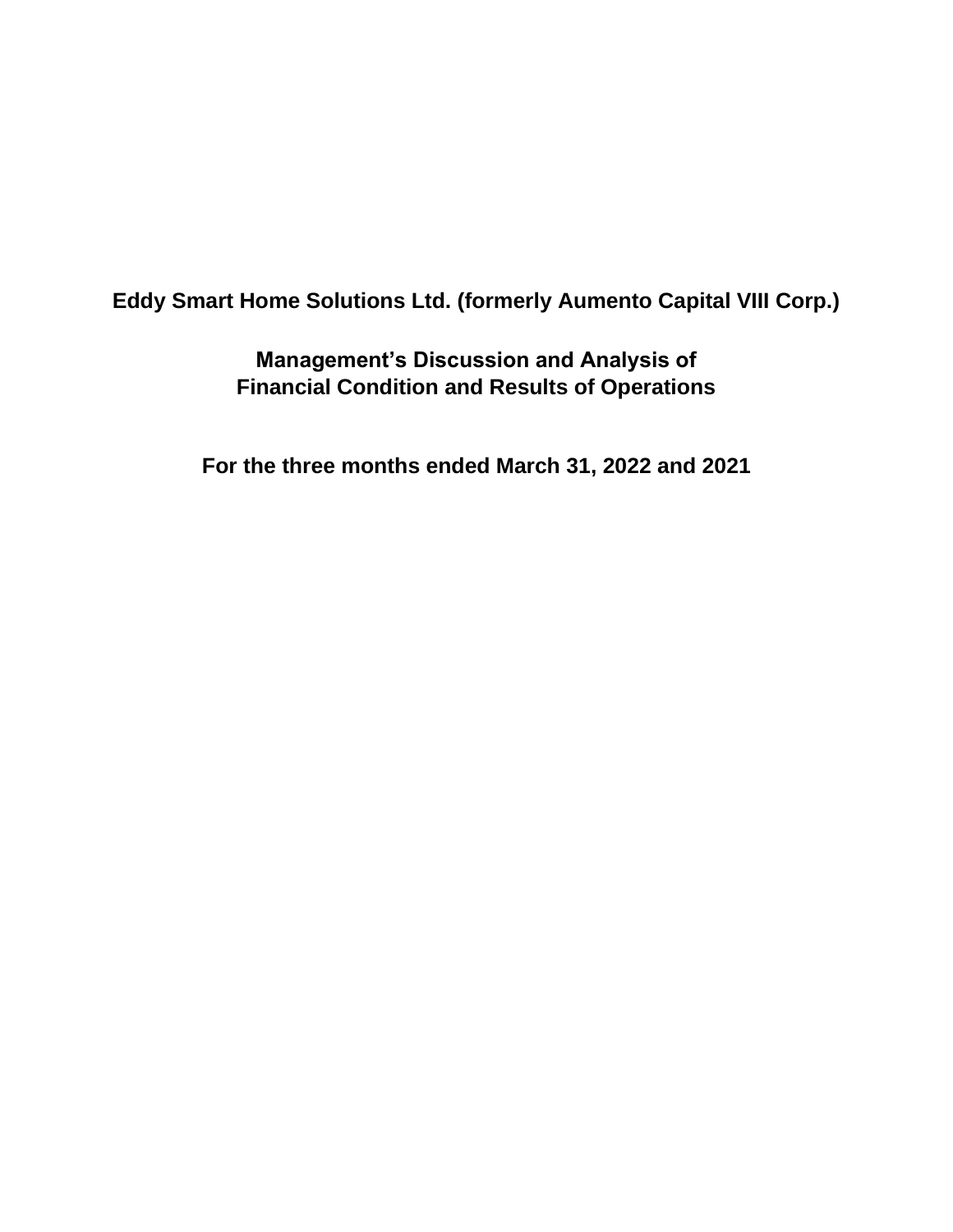Eddy Smart Home Solutions Ltd. ("Eddy" or the "Company") formerly Aumento Capital VIII Corp. ("Aumento") is a North American provider and developer of residential and commercial smart water metering products and monitoring services, helping property owners protect, control, and conserve water usage by combining water sensing devices with behavioural learning software.

This Management's Discussion and Analysis ("MD&A") is dated as of May 30, 2022 and should be read in conjunction with the Company's unaudited condensed consolidated interim financial statements for the three months ended March 31, 2022 and 2021, as well as the Company's audited consolidated financial statements for the years ended December 31, 2021 and 2020. Unless otherwise specified, dollar amounts are expressed in Canadian dollars. Additional information in respect of the Company can be found on SEDAR at [www.sedar.com.](http://www.sedar.com/)

# **FORWARD-LOOKING INFORMATION**

This MD&A contains certain forward-looking statements within the meaning of applicable Canadian securities laws ("**forward-looking statements**" or "**forward-looking information**") that involve various risks and uncertainties and should be read in conjunction with the accompanying unaudited condensed consolidated interim financial statements and the notes thereto for the three months ended March 31, 2022 and 2021.

Statements other than statements of historical fact contained in this MD&A may be forward-looking statements, including, without limitation, management's expectations, intentions and beliefs concerning anticipated future events, results, circumstances, economic performance or expectations with respect to Company, including Company business operations, business strategy and financial condition. When used herein, the words "anticipates", "believes", "budgets", "could", "estimates", "expects", "forecasts", "goal", "intends", "may", "might", "outlook", "plans", "projects", "schedule", "should", "strive", "target", "will", "would," and similar expressions may be used to identify forward-looking information, although not all forward-looking information contains these identifying words. In particular, statements regarding the Company plans for 2022 the Company's liquidity risks and foreign currency risks, the estimated new MFR (as hereinafter defined) sales, and the expected revenue recognition of current units are forward-looking statements. Forward-looking information contained in this MD&A is based upon what management believes are reasonable assumptions, there can be no assurance that actual results will be consistent with these forward-looking statements.

These forward-looking statements reflect the internal projections, expectations, future growth, results of operations, performance, business prospects and opportunities of the Company and are based on information currently available to the Company and/or assumptions that the Company believes are reasonable. Many factors may cause actual results to differ materially from the results and developments discussed in the forward-looking information.

In developing these forward-looking statements, certain material assumptions were made. These forward-looking statements are also subject to certain risks. These risks include, but are not limited to:

- actual future market conditions being different than anticipated by management;
- general economic and business conditions;
- the risk that the roll out of the monitoring of residential and commercial smart water metering products and related technologies does not meet anticipated results;
- the risks associated with the impact of existing or future waves in the COVID-19 pandemic; and
- the risks and uncertainties described under the "Risks and Uncertainties" section in this MD&A.

Such forward looking statements or information are based on a number of assumptions, all or any of which may prove to be incorrect. In addition to any other assumptions identified in this document, assumptions have been made regarding, among other things:

- management's views regarding current and anticipated market conditions;
- industry trends remaining unchanged;
- the Company's financial and operating attributes as at the date hereof and its anticipated future performance;
- assumptions regarding the volume and mix of business activities remaining consistent with current trends;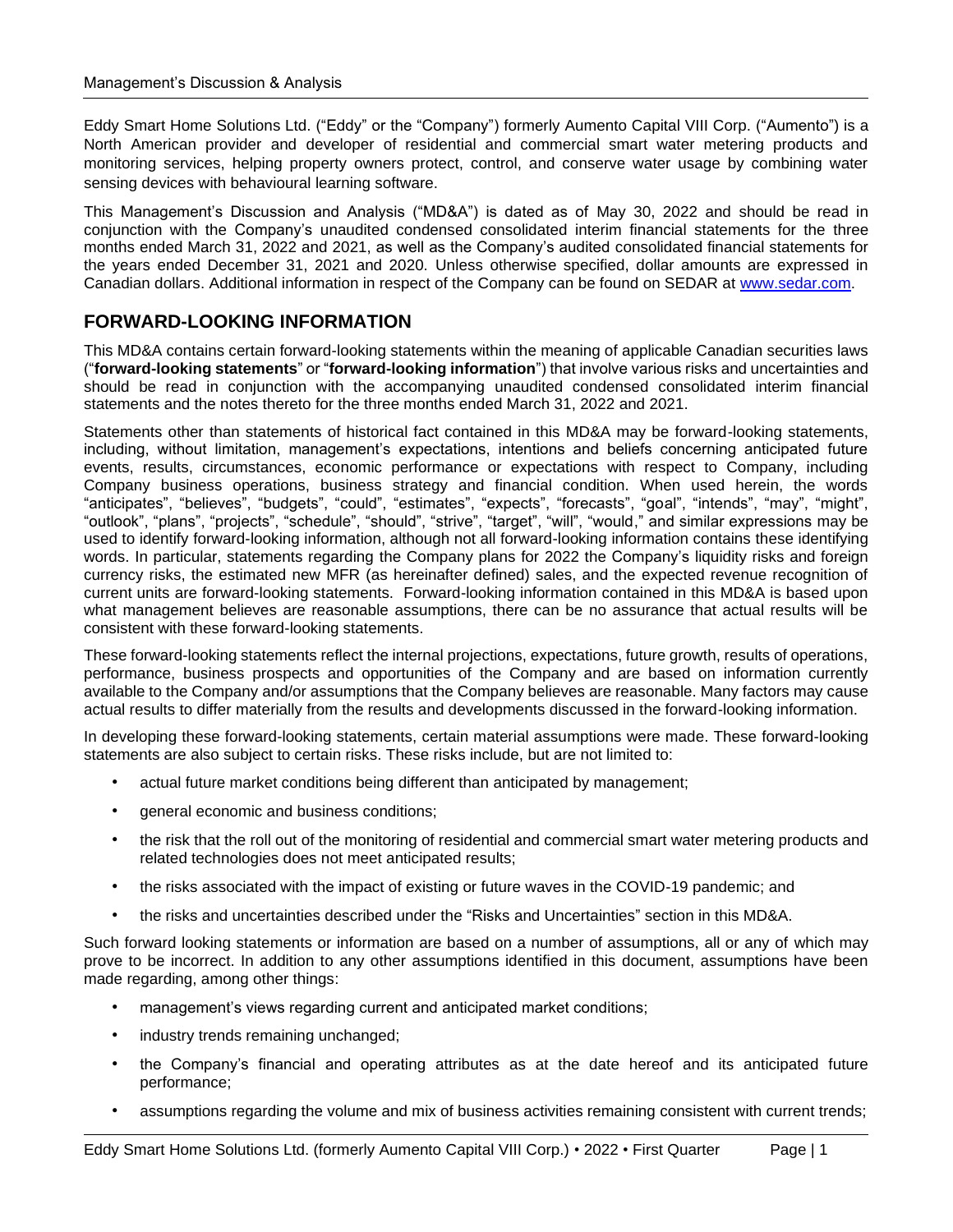- the Company's ability to obtain financing on acceptable terms;
- the Company's ability to enter into long-term revenue agreements with established developers and insurance companies;
- the concentration risk of suppliers;
- assumptions regarding foreign exchange rates; and

Readers are cautioned that the preceding list of factors or assumptions is not exhaustive. Although forward-looking statements contained in this MD&A are based upon what management believes are reasonable assumptions, there can be no assurance that actual results will be consistent with these forward-looking statements. Accordingly, readers should not place undue reliance on such forward-looking statements and assumptions as management cannot provide assurance that actual results or developments will be realized or, even if substantially realized, that they will have the expected consequences to, or effects on, the Company.

All forward-looking information in this MD&A is made as of the date of this MD&A. These forward-looking statements are subject to change as a result of new information, future events or other circumstances, and the Company undertakes no obligation to update publicly or revise any forward looking statements or information, whether as a result of new information, future events, or otherwise, unless required by applicable securities law.

Please see the "Risks and Uncertainties" section in this MD&A for a discussion in respect of the material risks relating to the business of the Company.

"This MD&A includes references to financial measures such as Adjusted EBITDA. The Company feels that these financial measures are important to the understanding of its business activities. These financial measures are not defined by IFRS and are therefore referred to as non-IFRS measures. The non-IFRS measures may not be comparable to similar measures presented by other companies. The Company uses these measures to evaluate its performance. The non-IFRS measures should not be considered an alternative to, or more meaningful than, measures determined in accordance with IFRS, as an indication of the Company's performance. The non-IFRS measures are reconciled to their closest IFRS measures.

### **RECENT DEVELOPMENTS AND OUTLOOK**

Finishing 2021 with considerable partner expansion and business development, as well as investment in sales operations sets the stage for continued strategic expansion in 2022 for Eddy. With a mission to protect property and empower people with data and control, Eddy's sales backlog continues to grow. During the first quarter of 2022, sales efforts added 9 new buildings into our backlog, accounting for nearly 1,400 new subscribers, and \$3.4 million in additional future contracted revenue (bringing Eddy's total future contracted revenue to approximately \$17 million). Eddy earns revenue over the term of its contracts, beginning on a straight-line basis which commences upon installation. The term of the contracts are typically 84 months.

Subsequent to the close of the first quarter, 2022, Eddy's Sales team landed several key contracts, taking our backlog to approximately \$26 million, demonstrating a 100% increase and significant sales momentum for the remainder of the year.

Operationally, Eddy continues to evolve its product suite, with substantial focus on product refinement, with the introduction of water probe sensors, rope sensors, and the recent finalization of LoRaWAN (a low bandwidth/low radio frequency platform that provides enhanced connectivity in high interference environments) IQs (to complement Eddy's Cellular and WiFi Iqs) into the product suite.

These product enhancements provide greater applications of Eddy's protection, while addressing connectivity challenges of the IQ in building deployments. Some supply chain challenges persist as a result of COVID-19, with delayed shipments of materials from China, but this has not affected Eddy's inventory negatively, as Eddy is managing with current inventory reserves and diversifying product supply.

On May 4, 2022, the Company announced the successful closing of the previously announced acquisition on March 25, 2022, off all the issued and outstanding common shares of Reed Controls Inc. (dba Reed Water) ("Reed"). See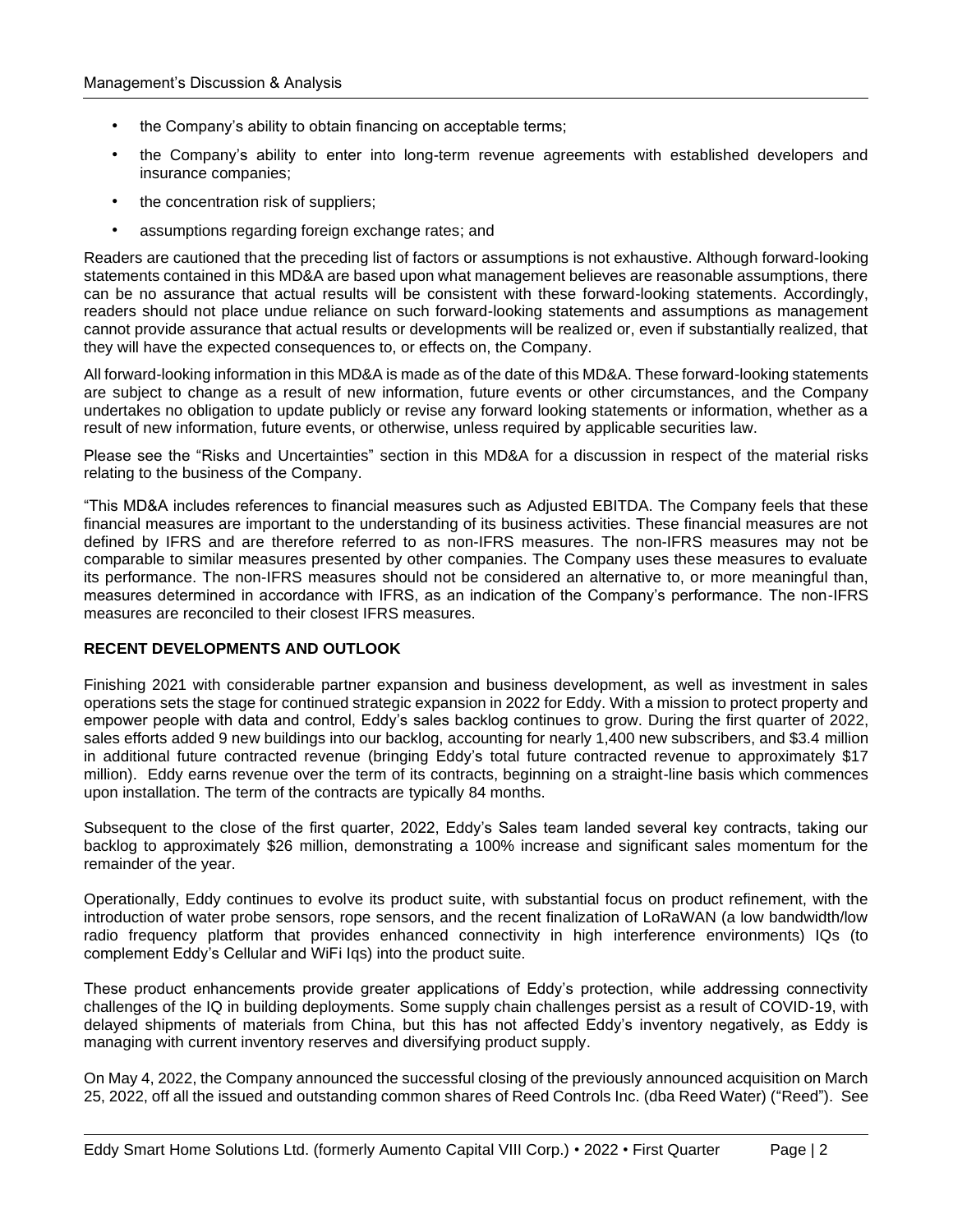the "Subsequent Events" section of the MD&A. This acquisition will add approximately \$2 million in contracted revenue. Reed's founders, Avi Yurman and Adam Bartman, will join Eddy and further strengthen Eddy's management team. The acquisition optimizes Eddy's operations with an expanded product portfolio, solidifying Eddy's position as a North American leader in water management.

#### **Reverse Takeover Transaction**

On January 12, 2022, the Company (Aumento at the time) completed a three-cornered amalgamation whereby Eddy Smart Home Solutions Inc. ("ESHSI") amalgamated with a subsidiary of the Company to form a wholly owned subsidiary of the Company and the shareholders of ESHSI exchanged their shares of ESHSI for common shares of the Company ("Common Shares"), such that following the completion of the transaction, the former shareholders of ESHSI became the majority shareholders of the Company and the business of ESHSI became the business of the Company (the "RTO Transaction").

Each issued and outstanding common share and class B preferred share of ESHSI was cancelled and replaced by 0.504867 Common Shares (the "Exchange Ratio"). Further, each option or warrant issued by ESHSI was exchanged for a corresponding option or warrant of the Company on substantially the same economic terms and conditions as the original option or warrant based on the Exchange Ratio.

Following completion of the RTO Transaction, the Company had 67,262,619 Common Shares issued and outstanding on a non-diluted basis with existing shareholders of Aumento holding approximately 2.97% and ESHSI shareholders holding approximately 97.03% of the outstanding Common Shares. As a result, the RTO Transaction is considered a reverse takeover of Aumento by ESHSI. For accounting purposes ESHSI is considered the acquirer and Aumento the acquiree.

Aumento's activities prior to the acquisition were limited to management of cash resources and the maintenance of its listing, and accordingly, did not constitute a business. As a result, the RTO Transaction is considered to be outside the scope of IFRS 3 Business Combinations, and has been accounted for as an asset acquisition. Since ESHSI granted equity instruments as consideration for the acquisition, the arrangement has been accounted for under IFRS 2, Share-based Payments. Accordingly, the transaction has been accounted for at the fair value of the equity instruments granted by ESHSI to Aumento. The share capital, reserves, and deficit of Aumento at the time of the RTO Transaction have been eliminated against the fair value of the consideration and the difference has been recognized as a listing expense in the statement of loss and comprehensive loss for the three months ended March 31, 2022. The capital structure recognized in the condensed consolidated interim statement of financial position is that of the Company, but the dollar amount of the issued share capital prior to the RTO Transaction is that of ESHSI, including the value of the Common Shares issued prior to the RTO Transaction.

In the accounting for the RTO Transaction consideration was determined by reference to the fair value of equity the legal subsidiary, being ESHSI, would have issued to the legal parent entity, being Aumento, for the shareholders of Aumento to obtain the same percentage ownership interest of approximately 2.97% in the combined entity. The fair value of the issued equity was determined based on the most reliable and observable fair value measure being the market price per share from a recent ESHSI private placement to third party market participants (\$0.60 per share).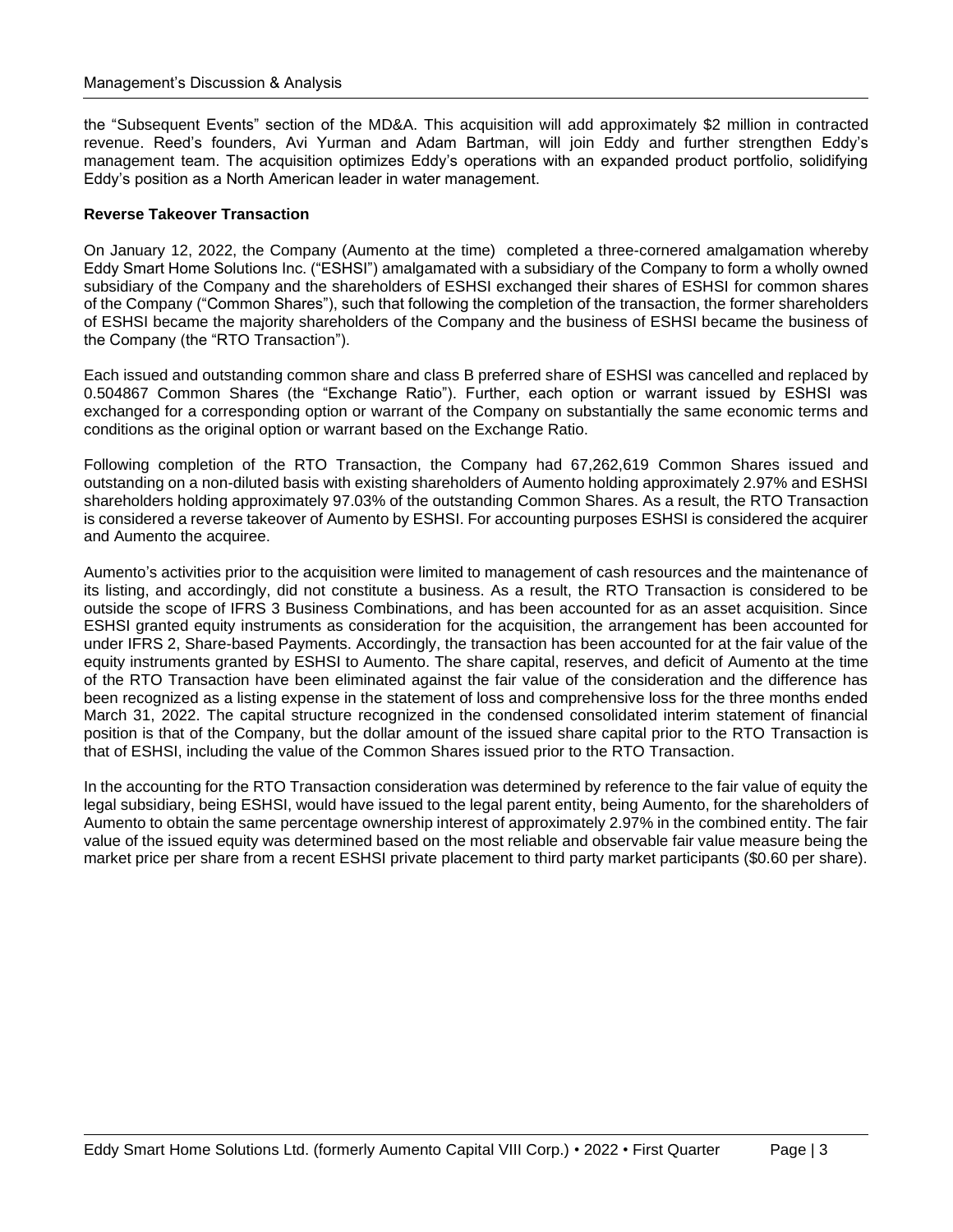The excess of the fair value of the RTO Transaction consideration to Aumento over the fair value of the assets and liabilities of Aumento acquired by ESHSI at January 12, 2022 are as follows:

### **Fair value of consideration issued**

| ESHSI (issued 2,000,000 common shares at \$0.60) | \$1,200,000 |
|--------------------------------------------------|-------------|
| Aumento common shares                            | 630,988     |
| Aumento surplus                                  | 111,037     |
| Aumento deficit                                  | (323, 223)  |
| Net assets acquired                              | \$418,802   |
| Aumento options assumed                          | 51,280      |
| Aumento agent warrants assumed                   | 25.640      |
| Listing expense                                  | \$858,118   |

The reverse takeover listing expense amounted to \$858,118.

#### **Going concern basis of accounting**

These unaudited condensed interim financial statements have been prepared on a basis which contemplates that the Company will continue in operation and be able to realize its assets and discharge its liabilities and commitments in the normal course of business for the foreseeable future. In assessing whether this assumption is appropriate and whether there are material uncertainties that may cast significant doubt about the Company's ability to continue, management considers all available information and actions within its control with respect to the future which is at least, but not limited to, twelve months from the end of the reporting period.

For the three months ended March 31, 2022, the Company generated a net loss of \$4,688,594 and negative cash flows from operating activities of \$3,166,238. As at March 31, 2022, the Company has an accumulated deficit of \$44,717,347 and a working capital deficit of \$5,797,647. As a result, these events and conditions indicate that a material uncertainty exists that may cast significant doubt on the Company's ability to continue as a going concern and, therefore, the Company may be unable to realize its assets and discharge its liabilities in the normal course of business. The continuation of the Company is dependent on its ability to achieve positive cash flow from operations, to obtain the necessary equity or debt financing to continue with expansion in the water monitoring services market, and to ultimately attain and maintain profitable operations.

While management has a high degree of confidence that this trend of capital raising will continue, there is no assurance that it will be successful in closing additional financings in the future. These unaudited condensed consolidated interim financial statements do not give effect to any adjustments to the carrying value of recorded assets and liabilities, revenue and expenses, the statement of financial position classifications used and disclosures that might be necessary should the Company be unable to continue its operations. Such adjustments could be material.

### **OVERVIEW**

The Company was incorporated under the Business Corporations Act (Ontario) on November 20, 2020 and was a Capital Pool Company as defined in the Policy 2.4 of the TSX Venture Exchange (the "Exchange"). Upon the closing of the RTO Transaction, the Company changed its name to Eddy Smart Home Solutions Ltd. ("Eddy" or the "Company").

Utilizing a direct sales approach, the Company's initial go-to-market strategy focused on the retail single-family residential ("SFR") market in California. Deploying a SaaS based model that included 24/7 monitoring and data, the Company offered subscribers the technology and tools to control their water usage. The earliest product included both a remote and automatic shutoff that utilized behavioural learning to understand the unique water usage patterns of homeowners.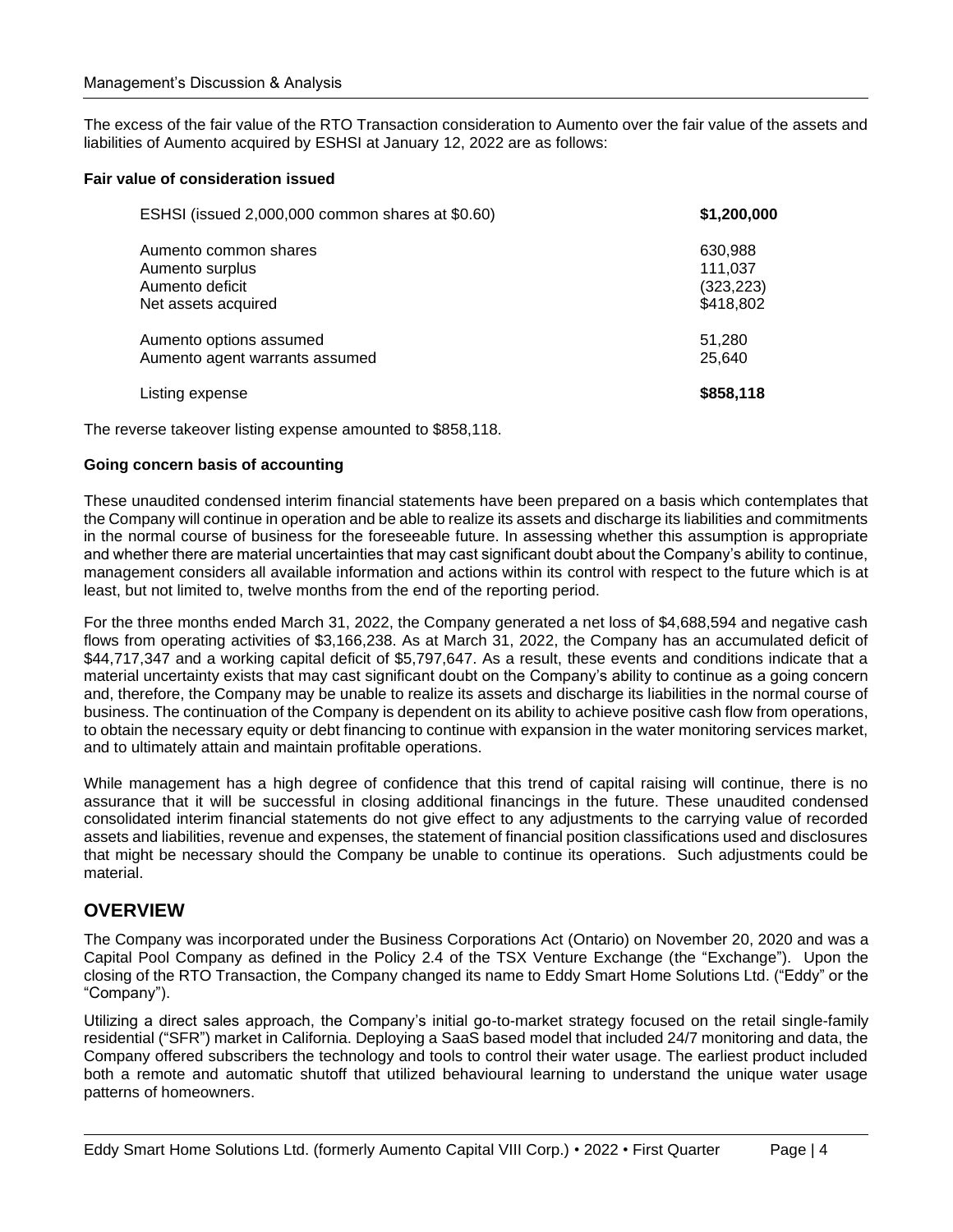ESHSI was incorporated under the Business Corporations Act (Ontario) on January 27, 2015. ESHSI is a North American provider and developer of residential and commercial smart water metering products and monitoring services, helping property owners protect, control and conserve water usage by combining water sensing devices with behavioural learning software.

ESHSI operates in three segments: Single-Family Residential ("SFR"), Multi-Family Residential ("MFR") and Commercial & Institutional ("C&I") buildings, a value proposition enhanced by an amplified threat of water damage that includes business interruption and the displacement of residents. As such, a significant pivot opportunity emerged that represented a total addressable market encompassing not only single-family homes, but also MFRs, and C&I properties, both for retrofit and in construction.

To enable this expanded market strategy long term and to further enhance its integrated leak protection and water management approach, the Company invested significant resources into both hardware and software, which would accommodate sub-metering, commercial-scale behavioral learning, large pipe sizes, humidity and temperature, and a commercial property management application, as well as a new form of connectivity specific to high interference environments.

The Company has invested and now has resources, knowledge base, and a fully developed product suite to meet the demands of the MFR, SFR, and C&I market at scale through its already established sales team and channel partners in insurance, telecommunications, constructors, and developers.

The wholly owned operating subsidiaries of the Company are Eddy Home Inc., Eddy Home Distribution Inc. (formerly Municipal Water Savings Corp.), and Municipal Water Savings California Corp.

The Company operates in three segments: SFR, MFR and C&I.

The Company's sales strategy encompasses direct sales and channel partners.

- March 31, 2022, the revenue was comprised of SFR at 36.2%, MFR at 63.4% and C&I at 0.4%.
- March 31, 2021, the revenue was comprised of SFR at 45.7%, MFR at 53.7% and C&I at 0.6%.

The growth of the MFR segment is consistent with the Company's focus on diversifying revenue across segments outside of SFR.

The Company's cloud-based leak detection platform currently manages more than 31,864 in-building devices as of March 31, 2022 (December 31, 2021 – 29,778). The Company provides its subscribers with a fully integrated solution including device installation and 24/7 monitoring.

### *Products and Services*

The Company offers its products and services under the Eddy Solutions brand, which is an award-winning brand in North America synonymous with excellence and superior customer care in the water leak detection industry. The Company's main revenue stream is water leak detection monitoring services designed to detect and prevent water leaks in SFR, MFR and C&I. Upon the occurrence of certain initiating events such as a detected water leak, the Eddy Solutions leak detection system sends event-specific signals to the Company's monitoring center. The Company's monitoring center has 24/7 availability to respond to alerts by contacting the subscriber or subscriber's building manager and remotely activating shutoff valves to stop further leaks and water damage.

The Company's product and service offering consists of a hardware and software component that work together to provide comprehensive water protection. The primary hardware components include equipment such as water meters that measure the flow of water through pipes, wireless sensors that detect the presence of water leaks, shutoff valves that can turn off water flow in the building, and gateways which allow the devices to communicate with each other and with the Company's monitoring center. The Company's software component is its monitoring service which is based on its cloud-based water leak detection platform that tracks and stores data from the subscriber's in-building devices. The Company's behavioural learning algorithm builds a water usage profile for each subscriber based on historical water usage and flags irregular water flows as potential leakages or flood events, which the monitoring center can respond to.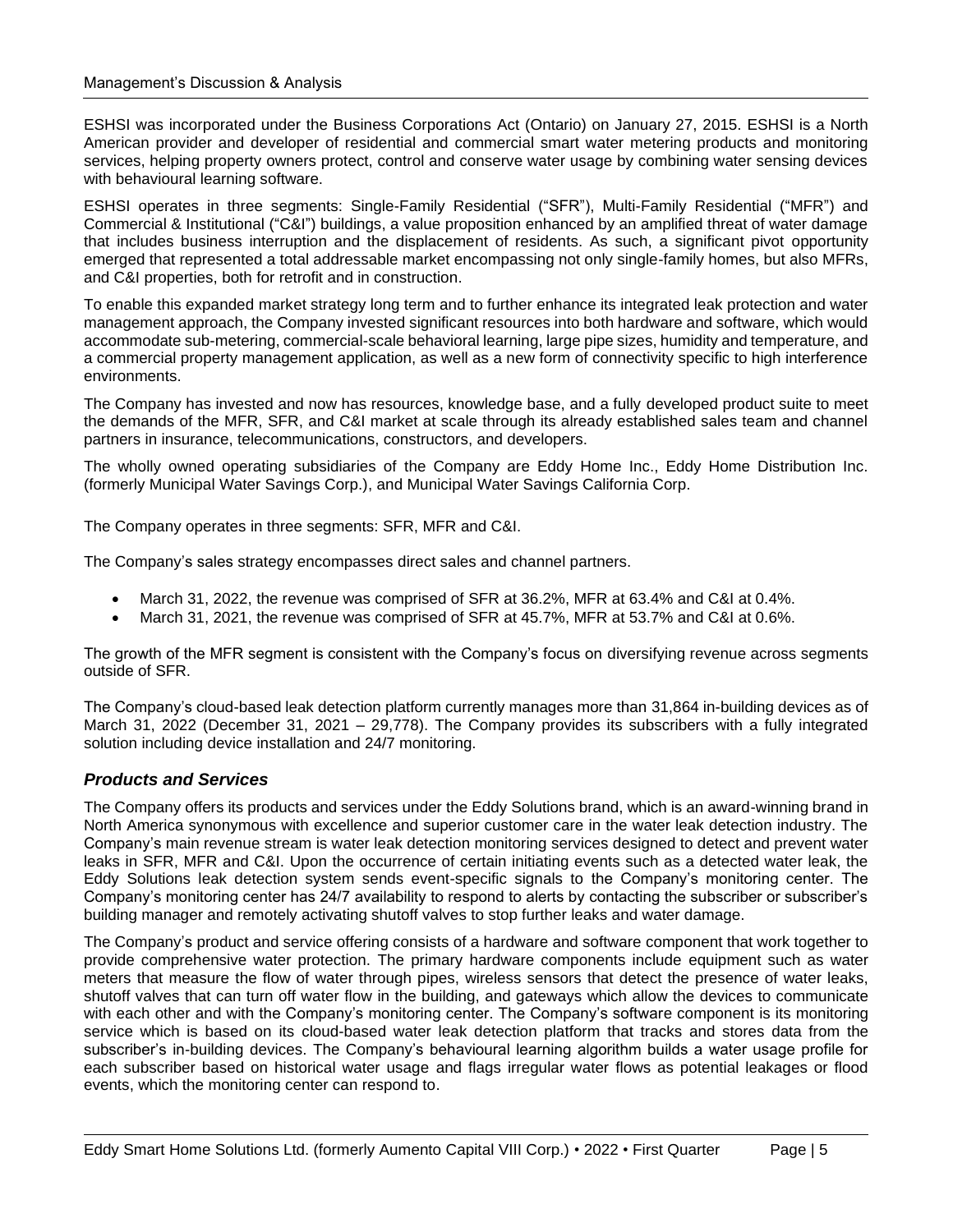### *Segments*

The Company reports results on three operating and reportable segments: SFR, MFR, and C&I. The SFR segment consists of single-family homes, with each single-family home constituting one subscriber. The MFR segment consists of multi-residential buildings such as condominiums and apartments, with each unit within the multiresidential building constituting one subscriber. The C&I segment consists of buildings used for commercial and industrial activities such as office buildings and hospitals. The Company tracks performance in the C&I segment based on square footage managed as opposed to a subscriber count.

The Company generates revenue from subscribers in Canada and the United States.

|            | <b>March 2022</b> | <b>March 2021</b> |
|------------|-------------------|-------------------|
| Canada     | 81%               | 69%               |
| <b>USA</b> | 19%               | 31%               |

### *Sales and Distribution Channels*

The Company utilizes a mix of direct and indirect sales and distribution channels. The Company's direct channel subscribers are generated by its sales outreach, marketing efforts, brand awareness, and subscriber referrals, and are supported by the Company's internal salesforce. Direct channel subscribers include property owners (developers, asset managers, condominium corporations, and homeowner's associations), insurance carriers, and sub-metering companies. The Company's indirect channel customers are generated by commission-based agreements with independent third-party companies which include general contractors, developers, insurance carriers and brokers, sub-metering companies, property managers, telecom companies, restoration firms, architectural and engineering firms, and HVAC installers.

### *Field Operations*

The Company serves its North American subscriber base from its head office in Toronto as well as its facilities in Toronto and California. The Company utilizes third-party subcontractor labor when appropriate to assist with installation and servicing. The Company maintains the relevant and necessary licenses related to the provision of installation, plumbing, and related services in the jurisdictions in which it operates. The Company's objective is to provide a white glove service experience, including by providing same-day or next-day service to the majority of its subscribers.

### *Monitoring Center and Support Services*

The Company's monitoring center and customer support personnel are located in the Company's head office and a secondary location, both in Toronto. The Company's monitoring center provides 24/7 around-the-clock protection to provide peace of mind to subscribers. The Company's monitoring center is staffed with highly trained and skilled experts that provide immediate remediation co-ordination for water leak events. The Company's monitoring center operates from high security facilities which implement defense-in-depth security architecture based on controls designed to protect the physical, technical, and administrative aspects of the company networks.

### *Net Change in Subscribers*

As at March 31, 2022, the Company had 1,750 subscribers in the SFR segment (December 31, 2021 – 1,794), the installations during the three months ended March 31, 2022 amounted to 46 (2021 – 49). As at March 31, 2022, the Company had 8,464 subscribers in the MFR segment (December 31, 2021 – 8,561), the installations during the three months ended March 31, 2022 amounted to 381 (2021 – 1,591). As at March 31, 2022, the Company has 349,201 square footage managed in the C&I segment (December 31, 2021 – 38,343), the installations during the three months ended March 31, 2022 amounted to  $310,858$  square feet  $(2021 - \text{nil})$ .

During the three months ended March 31, 2022, the MFR attrition reflects some shorter term contracted installs done on a test basis, which was very successful and established a relationship with an insurance company. This has yielded a future pipeline of approximately 1,000 MFR units to come online over the next few years.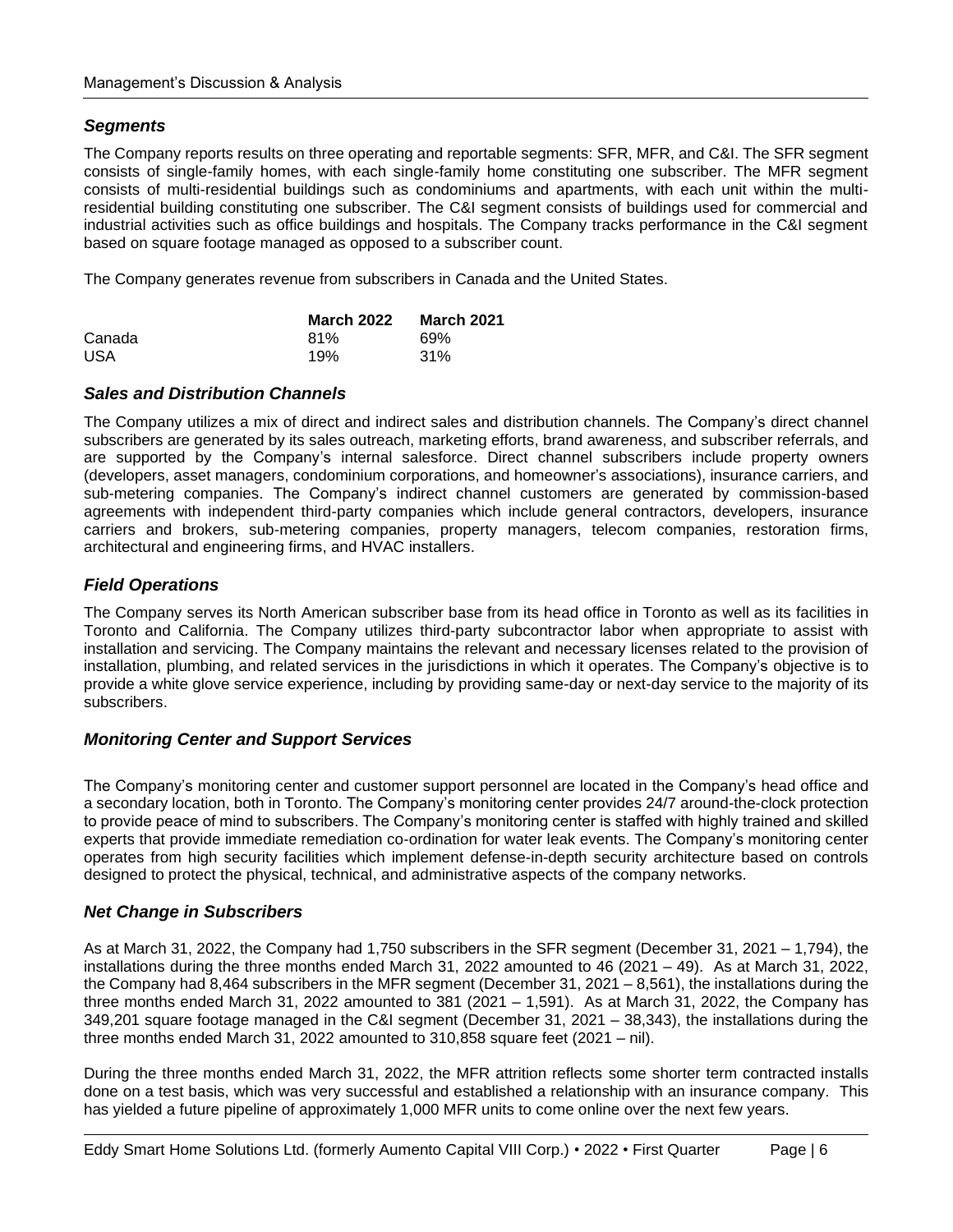The majority of the SFR subscribers are based in California and Ontario. The Company initially focused on growing the SFR segment through direct sales. SFR subscriber count has experienced decline primarily due to the discontinuation of new subscriber acquisition efforts as the Company attempted to diversify revenue across the MFR and C&I segments. The Company has also shifted the distribution strategy in the SFR segment away from direct sales and towards indirect sales through channel partners such as insurance carriers and home security firms. COVID-19 negatively impacted the Company's SFR segment as many on-site installations were put on hold. The growth in subscriber count for MFR and square footage managed for C&I reflects the Company's efforts to grow these segments. The Company is focusing on generating a robust pipeline of potential contracts in these two segments. COVID-19 negatively impacted the Company's MFR and C&I segments as there were mandated construction site shut down, which delayed the implementation of the Company's equipment and monitoring services.

The following tables summarizes the Company's net change in subscribers and square footage aggregation by segment for the three months ended March 31, 2022 and December 31, 2021.

| <b>March 31, 2022</b>       |                           |                  |                  |                  |                  |                  |                   |                |
|-----------------------------|---------------------------|------------------|------------------|------------------|------------------|------------------|-------------------|----------------|
|                             | <b>Opening</b>            | <b>Additions</b> | <b>Additions</b> | <b>Additions</b> | <b>Additions</b> | Total            |                   | Closing        |
|                             | December 31, 2021 Q1 2022 |                  | Q2 2022          | Q3 2022          | Q4 2022          | <b>Additions</b> | <b>Attritions</b> | March 31, 2022 |
| <b>SFR Subscribers</b>      | 1.794                     | 46               |                  |                  |                  | 46               | (90)              | 1,750          |
| <b>MFR Subscribers</b>      | 8.561                     | 381              |                  |                  |                  | 381              | (478)             | 8,464          |
| <b>C&amp; I Square Foot</b> | 38.343                    | 310.858          | -                |                  |                  | 310.858          | -                 | 349,201        |

| <b>December 31, 2021</b> |                           |                                                                                       |         |         |                          |                          |                          |                   |
|--------------------------|---------------------------|---------------------------------------------------------------------------------------|---------|---------|--------------------------|--------------------------|--------------------------|-------------------|
|                          | <b>Opening</b>            | <b>Additions</b><br><b>Additions</b><br><b>Additions</b><br><b>Additions</b><br>Total |         |         |                          |                          |                          |                   |
|                          | December 31, 2020 Q1 2021 |                                                                                       | 02 2021 | Q3 2021 | 04 2021                  | <b>Additions</b>         | <b>Attritions</b>        | December 31, 2021 |
| <b>SFR Subscribers</b>   | 1,922                     | 49                                                                                    | 24      | 42      | 60                       | 175                      | (303)                    | 1,794             |
| <b>MFR Subscribers</b>   | 3.972                     | 1.581                                                                                 | 198     | 2.117   | 693                      | 4.589                    | -                        | 8,561             |
| C& I Square Foot         | 38.343                    | $\overline{\phantom{a}}$                                                              | -       | -       | $\overline{\phantom{0}}$ | $\overline{\phantom{0}}$ | $\overline{\phantom{a}}$ | 38,343            |

### *Seasonality*

The Company has exposure to the construction industry, particularly condominium construction, which in Canada is seasonal in nature. As a result, less work is performed in the winter and early spring months than in the summer and fall months. Accordingly, the Company will experience a seasonal pattern in its operating results, with the first half of the year, and particularly the first quarter, typically generating lower revenue and profits than the second half of the year. Therefore, results in any one quarter are not necessarily indicative of results in any other quarter, or for the year as a whole.

# **NON-IFRS FINANCIAL AND PERFORMANCE MEASURES**

The Company's unaudited condensed consolidated interim financial statements for the three months ended March 31, 2022 and 2021 are prepared in accordance with IFRS. The Company reports on certain non-IFRS measures that are used by management to evaluate the performance of the Company. Since non-IFRS measures do not have standardized meanings prescribed by IFRS, securities regulations require that non-IFRS measures be clearly defined, qualified, and reconciled with their nearest IFRS measure. These measures do not have standardized meanings or interpretations and may not be comparable to similar terms and measures provided by other issuers.

# **REPORTED EBITDA AND ADJUSTED EBITDA**

Reported EBITDA and Adjusted EBITDA are non-IFRS measures that are used by management to evaluate the performance of the Company.

Reported EBITDA is defined as net income or loss adjusted for (a) finance costs / interest income, (b) income taxes, and (c) depreciation and amortization.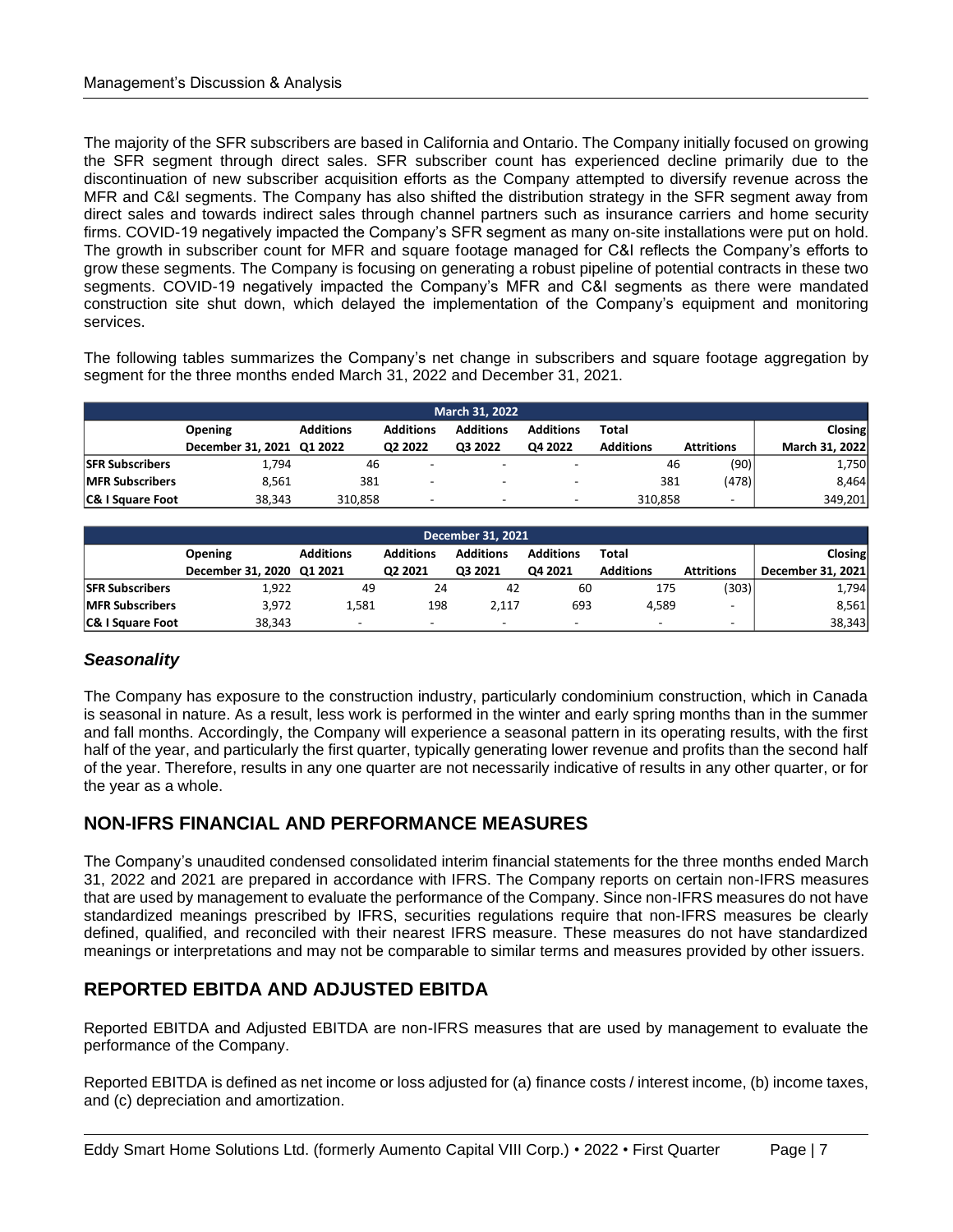Adjusted EBITDA is defined as Reported EBITDA adjusted for (a) gains / losses on disposal of assets, (b) foreign exchange, (c) share-based compensation expense, and (d) non-recurring items.

|                                          | March 31, 2022 March 31, 2021 |               |
|------------------------------------------|-------------------------------|---------------|
|                                          | \$                            | \$            |
| <b>Net Loss</b>                          | (4,688,594)                   | (1, 270, 853) |
| (-) Interest expense                     |                               |               |
| (+) Interest Expense                     |                               |               |
| (+) Tax Expense / (Recovery)             |                               | --            |
| (+) Finance Costs                        | 115,638                       | 302,398       |
| (+) Depreciation, Property and Equipment | 18,629                        | 16,665        |
| (+) Depreciation, Fulfillment Assets     | 51,896                        | 30,656        |
| (+) Amortization, Right-of-Use Assets    | 26,870                        | 26,870        |
| <b>Reported EBITDA</b>                   | (4, 475, 561)                 | (894, 264)    |
| $(+)$ Loss / (Gain) on FX                | 15,906                        | (3, 561)      |
| (+) Share-based Compensation Expense     | 1,754,357                     | 140           |
| (+) Listing Expense                      | 858,118                       | --            |
| Canadian Emergency Wage Subsidy          |                               | (28,899)      |
| <b>Adjusted EBITDA</b>                   | (1, 847, 180)                 | (926, 584)    |

Adjusted EBITDA for the three months ended March 31, 2022, decreased by \$920,596 to (\$1,847,180) as compared to (\$926,584) as reported in the comparable period for 2021. For the three months ended March 31, 2022, the Reported EBITDA decreased by \$3,581,297 to (\$4,475,561) as compared to (\$894,264) as reported in the comparable period for 2021.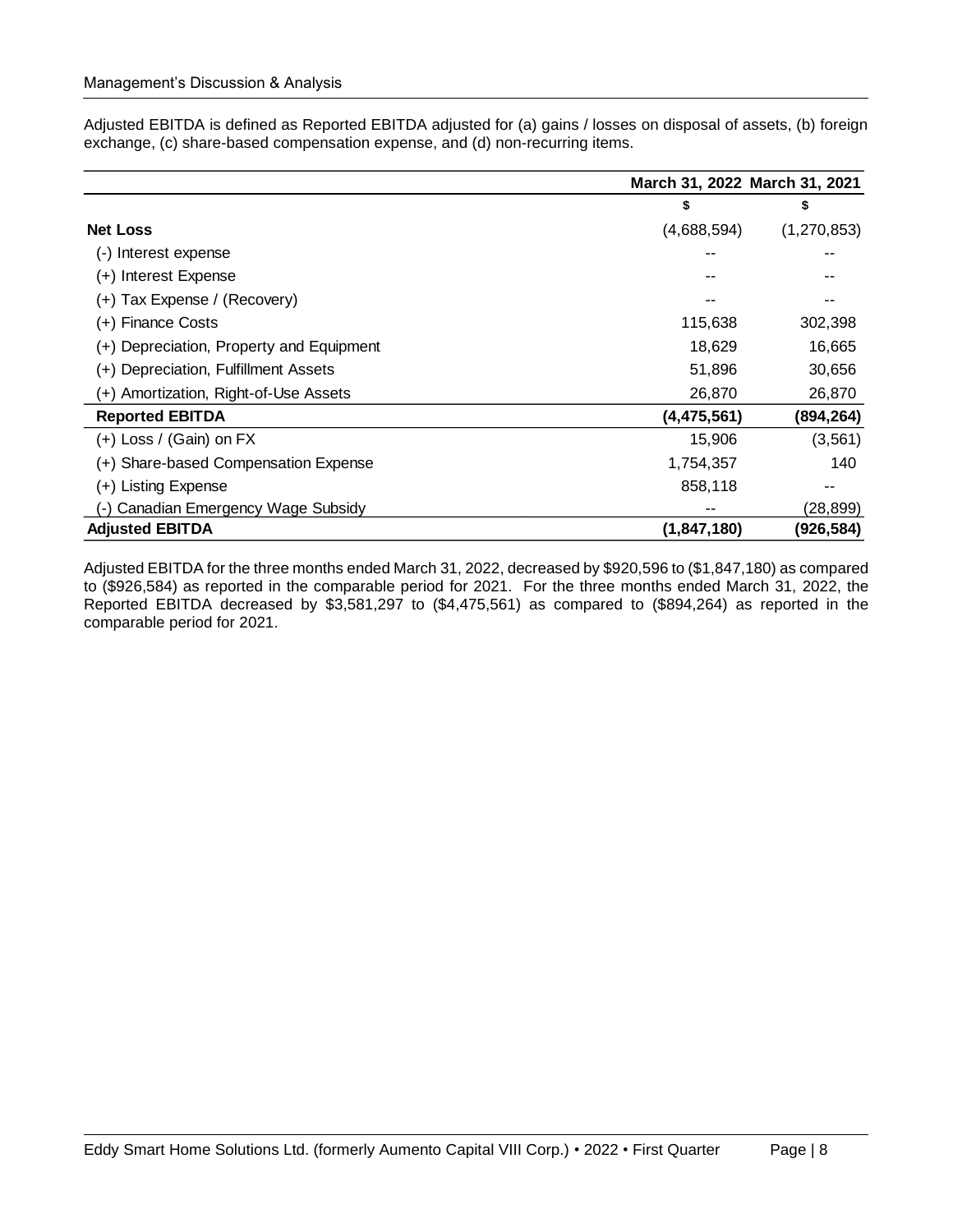|  | <b>FINANCIAL HIGHLIGHTS AND KEY PERFORMANCE INDICATORS</b> |
|--|------------------------------------------------------------|
|--|------------------------------------------------------------|

|                                                                | March 31, 2022 | March 31, 2021                     |
|----------------------------------------------------------------|----------------|------------------------------------|
| <b>Consolidated statement of operations highlights</b>         |                |                                    |
| Revenue - SFR                                                  | \$138,634      | \$164,287                          |
| Revenue - MFR                                                  | \$242,822      | \$193,189                          |
| Revenue - C&I                                                  | \$1,349        | \$1,946                            |
| Total revenue                                                  | \$382,805      | \$359,422                          |
| Net loss                                                       | (\$4,688,594)  | (\$1,270,853)                      |
| Net loss per share - basic and diluted                         | (\$0.08)       | (\$0.04)                           |
| <b>Non-IFRS measures</b>                                       |                |                                    |
| EBITDA 1                                                       | (\$4,475,561)  | (\$894,264)                        |
| Adjusted EBITDA 1                                              | (\$1,847,180)  | (\$926,584)                        |
|                                                                |                | As at March 31, As at December 31, |
|                                                                | 2022           | 2021                               |
| <b>Consolidated statement of financial position highlights</b> |                |                                    |
| Total assets                                                   | \$11,335,298   | \$5,363,681                        |
| <b>Total liabilities</b>                                       | \$4,914,262    | \$11,735,074                       |
| Total shareholders (deficiency)/equity                         | \$6,421,036    | (\$6,371,393)                      |

\_\_\_\_\_\_\_\_\_\_\_\_\_\_\_\_\_\_\_\_\_\_\_\_ 1 Refer to the "Non-IFRS Financial and Performance Measures" section of this MD&A.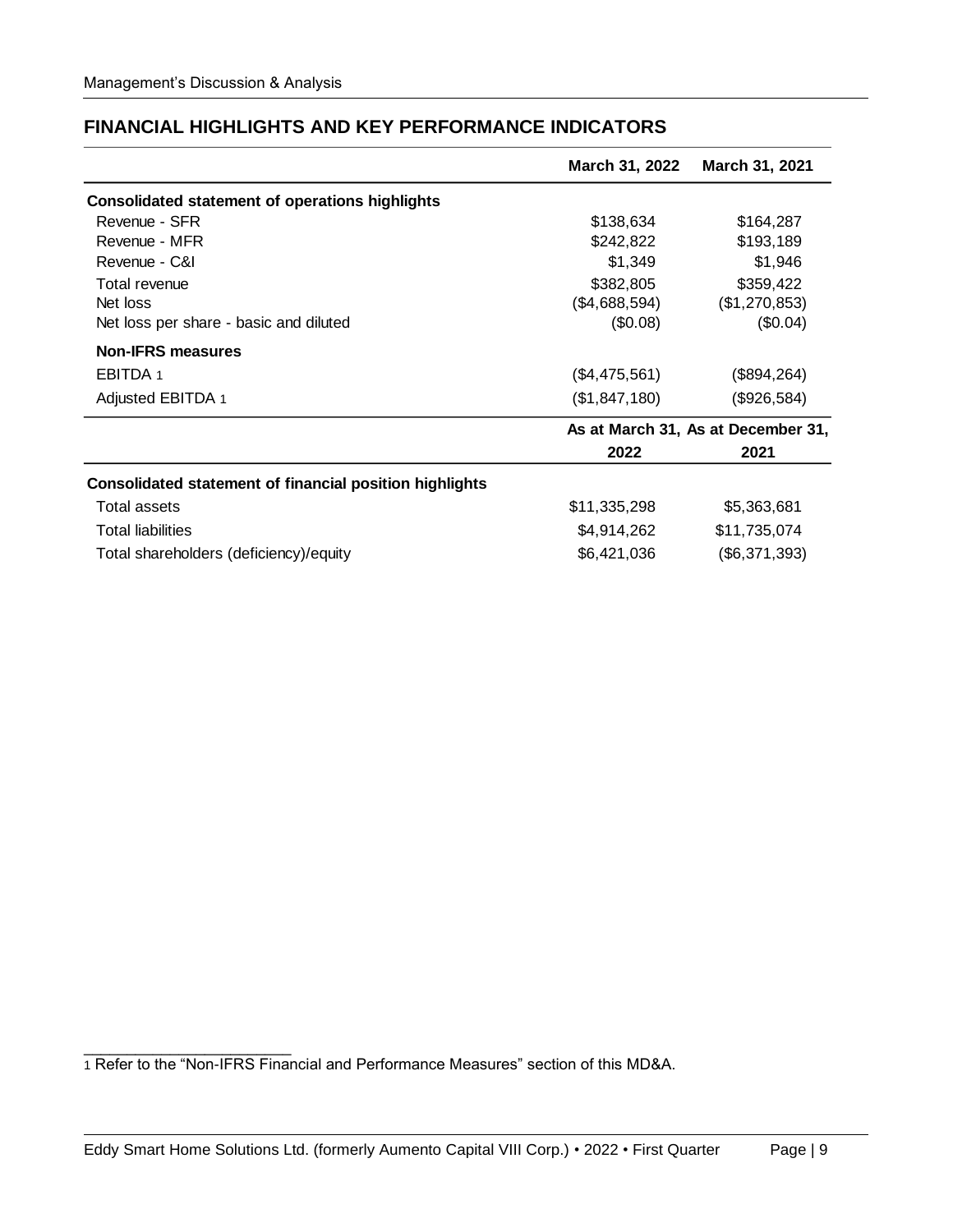# **CONSOLIDATED RESULTS OF OPERATIONS**

(Unaudited)

For the three months ended March 31, 2022 and 2021

(in Canadian dollars)

|                                     | March 31, 2022 | March 31, 2021 |
|-------------------------------------|----------------|----------------|
|                                     |                | \$             |
| Revenue (note 6)                    | 382,805        | 359,422        |
| <b>Expenses</b>                     |                |                |
| Cost of Sales (note 8)              | 229,504        | 234,076        |
| Selling (note 9)                    | 328,708        | 178,014        |
| General and administrative (note 7) | 4,391,268      | 919,755        |
|                                     | 4,949,480      | 1,331,845      |
| <b>Operating loss</b>               | (4, 566, 675)  | (972, 423)     |
|                                     |                |                |
| Interest income                     | 9,625          | 707            |
| (Loss)/gain on foreign exchange     | (15,906)       | 3,561          |
| Finance cost (note 12)              | (115, 638)     | (302, 698)     |
| Net loss before income taxes        | (4,688,594)    | (1, 270, 853)  |
| Income taxes                        |                |                |
| <b>Net loss</b>                     | (4,688,594)    | (1, 270, 853)  |

### *Revenue*

*Rental contracts with homeowners:*

Contract revenue to provide water monitoring services are recognized on a monthly basis consistent with the terms of the contract on a straight-line basis. The Company makes significant judgements in determining when there is a significant change in facts and circumstances that indicate it is no longer probable that the consideration for the contract for water monitoring services provided will be collected.

### *Rental contracts with developers:*

Contract revenue for water monitoring services with developers are recorded on a straight-line basis consistent with fulfilling the services over the enforceable period of a contract. For these customers, the enforceable period of the contract is estimated at the inception of the contract as the period until the point in time when the developer transfers the rights to the water monitoring services to another party that has statutory cancellation rights.

Revenue for the three months ended March 31, 2022, increased by \$23,383 to \$382,805 as compared to \$359,422 reported for the comparable period in 2021. For the three months ended March 31, 2022, SFR revenues decreased by \$25,653, due to higher attrition in California, MFR revenue increased by \$49,633 and C&I revenue decreased by \$597.

COVID-19 negatively impacted the Company's SFR segment as many on-site installations were put on hold. COVID-19 also adversely impacted the Company's MFR and C&I segments in both years as there were mandated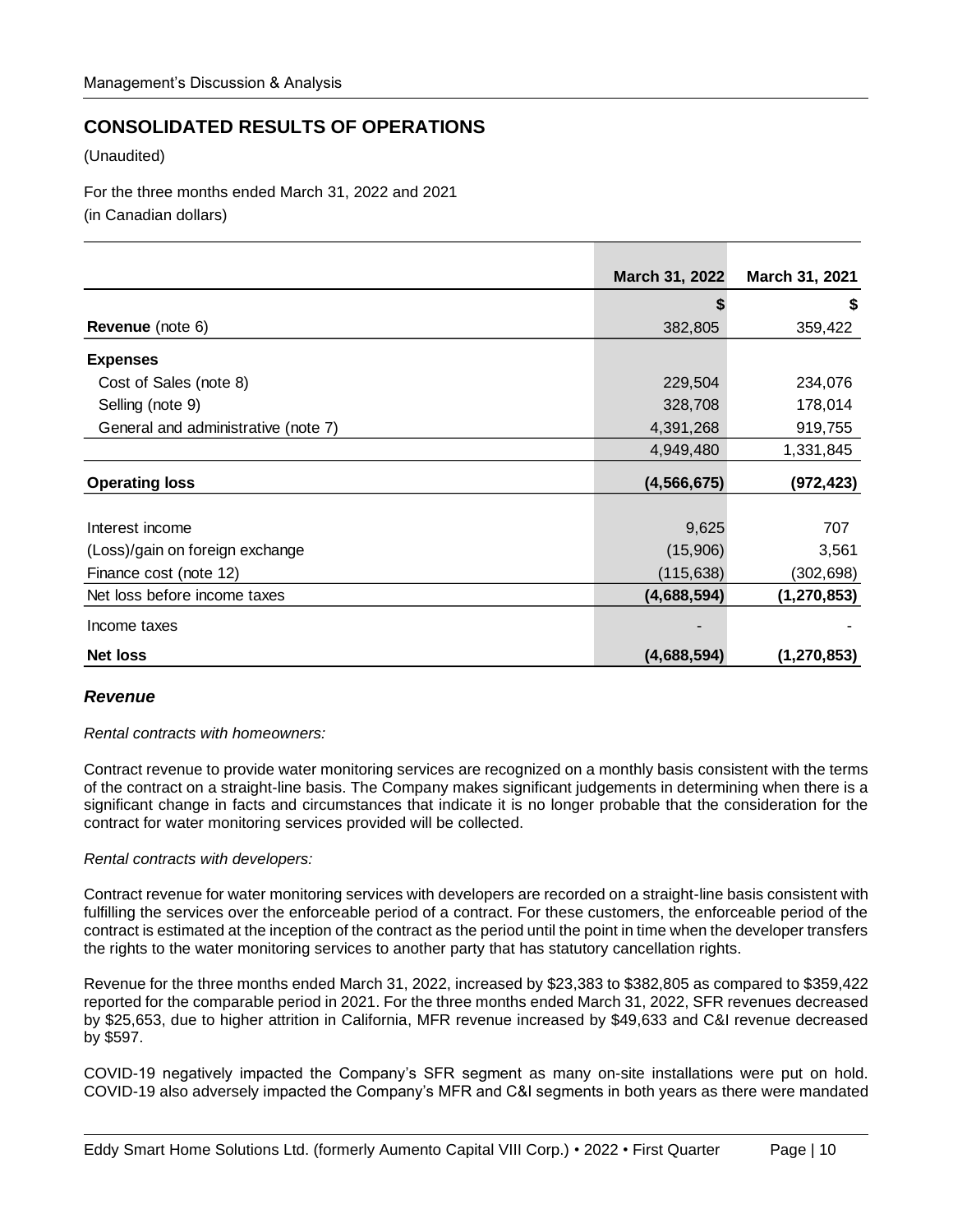construction site shut down, which delayed the implementation of the Company's equipment and monitoring services.

### *Cost of Sales*

Cost of sales primarily includes unrecoverable installation costs, stock-based compensation of operations staff, materials, provision for inventory, warehouse rent, monitoring service, depreciation on costs to obtain and fulfill a contract and licensing fees related to monitoring services and related costs. Cost of sales related to water monitoring equipment that is sold upfront, is allocated to contracted assets and recognized on a straight-line basis over the contract term.

Cost of sales for the three months ended March 31, 2022, decreased by \$4,572 to \$229,504 compared to \$234,076 as reported for the same period in 2021. For the three months ended March 31, 2022, SFR cost of sales decreased by \$23,877, MFR cost of sales increased by \$19,764 and C&I cost of sales decreased by \$458.

For the three months ended March 31, 2022, materials increased by \$7,740, provision for inventory increased by \$11,036, warehouse rent was inline, monitoring services increased by \$7,301, depreciation on costs to obtain and fulfill a contract increased by \$21,240 and licensing and network fees increased by \$3,111, which was offset by a decrease in stock-based compensation expense of \$55,000.

For the three months ended March 31, 2022, the gross margin for the SFR segment was \$55,518 (2021 – \$57,294), the gross MFR segment was \$97,243 (2021 – \$67,373), and the gross margin for the C&I segment was \$540 (2021  $-$  \$679).

The total gross margin was \$153,301 (2021 – \$125,346).

#### **General & Administrative Expense**

General & administrative expense primarily includes wages and benefits for office staff, consulting expense, professional fees, provision for expected credit losses, stock-based compensation for administrative staff, depreciation on property and equipment, amortization of right-of-use assets and administrative.

General & administrative expense for the three months ended March 31, 2022, increased by \$3,471,513 to \$4,391,268 as compared to \$919,755 reported for the comparable period in 2021. Excluding the non-recurring, non-cash items related to the Exchange listing which amounted \$2,406,778 (consisting of the listing expense of \$858,118, the issuance of Common Shares of \$872,260 and the Company warrants of \$676,400) the adjusted general & administrative expense for the three months ended March 31, 2022, was \$1,984,490 as compared to \$919,755 reported for the comparable period in 2021 (for an adjusted increase of \$1,064,735 over the comparable period).

For the three months ended March 31, 2022, wages and benefits increased by \$264,005, consulting expense increased by \$149,201, professional fees increase by \$114,406, provision for expected credit losses increased by \$82,414, stock-based compensation increased by \$1,754,217, deprecation on property and equipment increased by \$1,964, listing expense related to the RTO Transaction was \$858,118, and administrative expense increased by \$247,188.

The increase in corporate expenditures is largely due to increased professional fees, including accounting and legal expenses, associated with the Company's public listing on the Exchange. However, as the Company grows, it is expected that general and administrative expenses will decrease as a percentage of revenue.

For the three months ended March 31, 2022, the Company received a subsidy of \$nil (2021 - \$28,899) during the COVID-19 pandemic to cover part of the employee wages.

### **Selling Expense**

Selling expense primarily includes salaries, marketing, stock-based compensation for sales staff, commission expense and general.

Selling expense for the three months ended March 31, 2022, increased by \$150,694 to \$328,708 as compared to \$178,014 reported for the same period in 2021. During the three months ended March 31, 2022, salaries increased by \$137,392, marketing spent increased by \$8,265, commissions increased by \$32,730, and general expense which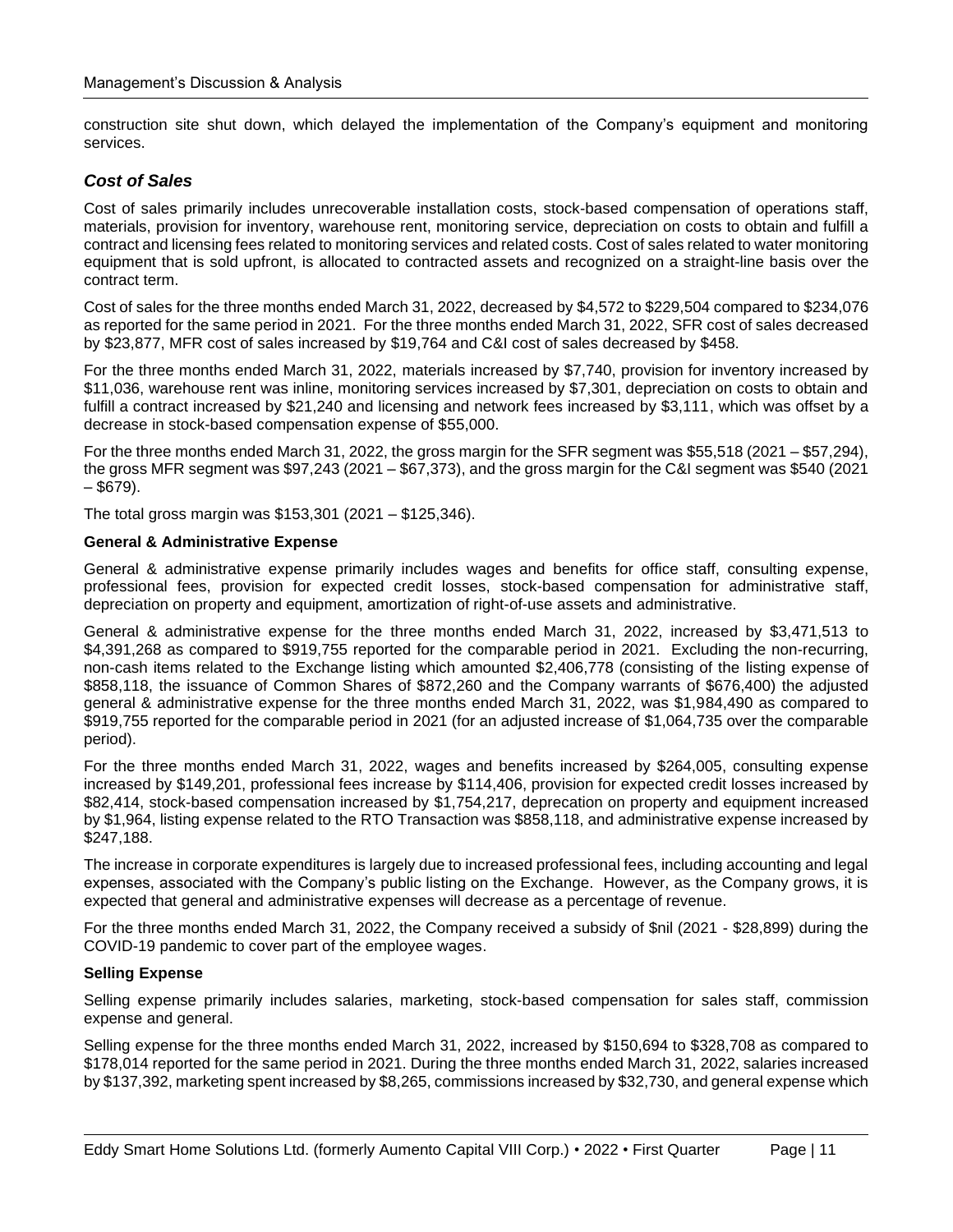primarily relates to the warranty provision increased by \$16,307, which was offset by a decrease in stock-based compensation expense of \$44,000.

### *Expected Credit Losses and Derecognition of Accounts Receivable*

Expected credit losses and derecognition of accounts receivable primarily relate to subscribers in the SFR segment in California. See the Credit Risk section of this MD&A and note 22 of the Company's unaudited condensed consolidated interim financial statements for the three months ended March 31, 2022 and 2021 for additional details.

### *Depreciation on Costs to Obtain and Fulfill a Contract*

The Company capitalizes costs incurred to fulfill its contracts that (i) relate directly to the contract, (ii) are expected to generate resources that will be used to satisfy the Company's performance obligation under the contract and (iii) are expected to be recovered through revenue generated under the contract. These costs primarily pertain to installation costs that relate to the satisfaction of a future performance obligation in the Company's contracts. Contract fulfillment costs are amortized on a straight-line basis over the expected contract term to cost of sales, which is consistent with the performance obligation of providing the water monitoring services to which the contract fulfillment asset relates.

Depreciation on costs to obtain and fulfill a contract for the three months ended March 31, 2022, increased by \$21,240 to \$51,896 as compared to \$30,656 reported in the comparable period for 2021. The carrying amount of the cost to obtain and fulfill a contract as at March 31, 2022, increased as more MFR projects were completed during the first quarter.

### *Depreciation on Property and Equipment*

Depreciation on property and equipment primarily consists of the depreciation of office equipment, furniture and fixtures, computer hardware and leasehold improvements.

Depreciation on property and equipment for the three months ended March 31, 2022, increased by \$1,964 to \$18,629 as compared to \$16,665 as reported for the comparable period in 2021.

### *Depreciation on Right-of-Use Assets*

Depreciation on right-of-use assets consists of depreciation related to the Toronto head office and office equipment leases.

Depreciation on right-of-use assets for the three months ended March 31, 2022, was \$26,870, inline with the comparable period.

### *Income Taxes*

Note 21 of the Company's audited consolidated financial statements for the years ended December 31, 2021, and 2020 presents the reconciliation of income tax for the years ended December 31, 2021, and 2020.

### *Basic and Diluted Loss Per Share*

Basic and diluted loss per Common Share for the three months ended March 31, 2022, was (\$0.08) as compared to (\$0.04) reported in the same period in 2021. The loss for the three months ended March 31, 2022, was \$4,688,594 (2021 – loss of \$1,270,853) with 62,432,121 (2021 – 30,882,392) weighted average number of Common Shares outstanding, basis and diluted.

As at January 12, 2022, the Company completed its RTO Transaction and a share exchange from common shares and class B preferred shares of ESHSI to Common Shares. As at March 31, 2022, 67,262,619 Common Shares were outstanding.

Following the closing of the RTO Qualifying Transaction each ESHSI common share outstanding immediately before the effective date of the transaction was exchanged for a number of Common Shares equal to the number of ESHSI common shares multiplied by 0.504867.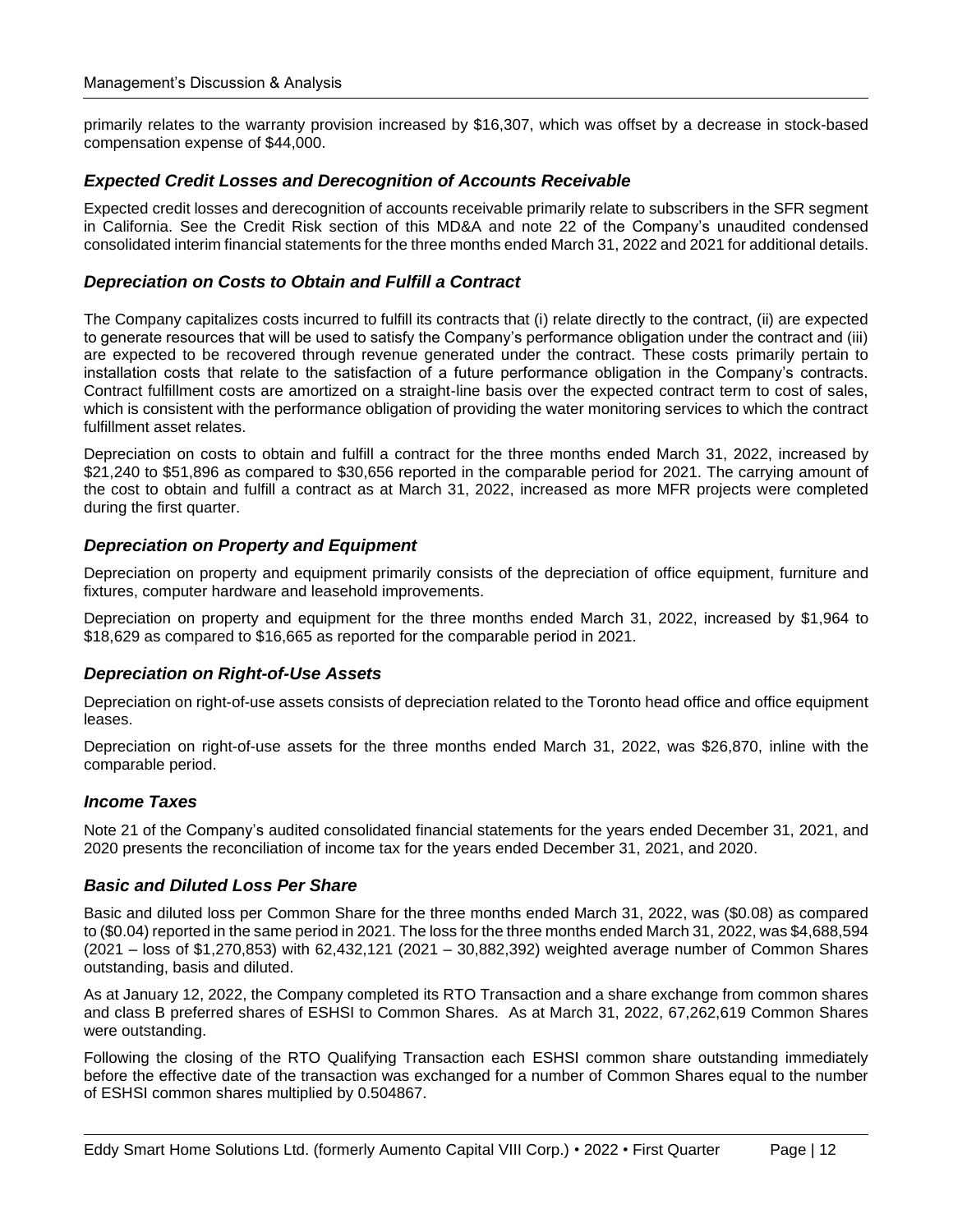Diluted income per share is calculated by adjusting the weighted average number of Common Shares outstanding to assume conversion of all dilutive potential Common Shares. For the three months ended March 31, 2022, and 2021, the Company's source of potential dilution to the Common Shares are stock options, warrants and the term loan. For the three months ended March 31, 2022, an adjustment related to 410,835 (2021 - 511,177) in-the-money stock options have been excluded from the calculation of diluted earnings per share as they were anti-dilutive. As a result, diluted earnings per share is equal to basic earnings per share for the three months ended March 31, 2022, and 2021.

# **CONSOLIDATED FINANCIAL POSITION**

### *Total Assets*

Total assets as at March 31, 2022 increased by \$5,971,617 to \$11,335,298 as compared to \$5,363,681 reported as at December 31, 2021. The increase is a result of higher carrying values for cash in the amount of \$5,138,242, accounts receivable in the amount of \$169,245, prepaid expenses in the amount of \$517,352, costs to obtain and fulfill a contract in the amount of \$234,132, which is offset by decreases in the carrying values of inventory in the amount of \$51,877, right-of-use assets in the amount of \$26,869 and property and equipment in the amount of \$8,619.

### *Total Liabilities*

Total liabilities as at March 31, 2022, decreased by \$6,820,812 to \$4,914,262 as compared to \$11,735,074 reported as at December 31, 2021. The decrease is a result of the conversation of the term loan into ESHSI common shares (on January 12, 2022) that had a carrying value of \$2,556,125 and a conversion derivative of \$778,680, and the repayment of the demand loans (on January 13, 2022) which had a carrying value of \$3,102,666 as at December 31, 2021. Also, the carrying value of the accounts payable and accrued liabilities was lower by \$814,749 and lease liabilities was lower by \$32,281, this was offset by an increase in deferred revenue which amounted to \$463,688.

### *Total Shareholders' Equity*

Total shareholders' equity as at March 31, 2022, was \$6,421,036 as compared to the total shareholders' deficiency of \$6,371,393 as at December 31, 2021, a change of \$12,792,429. Share capital increased by \$16,042,245 and contributed surplus increased by \$1,437,848 (see Reverse Takeover Transaction section and Share Capital section of this MD&A), deficit increased by \$4,688,594 and accumulated other comprehensive income increased by \$930.

### *Share capital*

The following Common Shares were issued and outstanding as at March 31, 2022:

|                                                                                                  | <b>ESHSI common and class B preferred shares</b> |                               |                                                |                                          |                  | <b>Common Shares</b> |  |  |
|--------------------------------------------------------------------------------------------------|--------------------------------------------------|-------------------------------|------------------------------------------------|------------------------------------------|------------------|----------------------|--|--|
|                                                                                                  | Number of ESHSI<br>common shares                 | <b>ESHSI common</b><br>shares | Number of ESHSI<br>class B preferred<br>shares | <b>ESHSI class B</b><br>preferred shares | Number of Common | Shares Common Shares |  |  |
| Balance, January 1, 2022                                                                         | 61,469,428 \$                                    | 29,401,826                    | 12,594,566<br>Ŝ.                               | 3,904,316                                |                  |                      |  |  |
| Conversion of ESHSI common shares to<br>Common Shares<br>Conversion of ESHSI class B pref shares | (61, 469, 428)                                   | (29, 401, 826)                |                                                |                                          | 31,033,886       | 29,401,826           |  |  |
| to Common Shares                                                                                 |                                                  |                               | (12, 594, 566)                                 | (3,904,316)                              | 6,358,581        | 3,904,316            |  |  |
| Private placement                                                                                |                                                  |                               |                                                |                                          | 20,713,449       | 12,308,260           |  |  |
| Share issue costs                                                                                |                                                  |                               |                                                |                                          |                  | (1,281,203)          |  |  |
| Agent warrants                                                                                   |                                                  |                               |                                                |                                          |                  | (478, 832)           |  |  |
| Conversion of Term Loan to Common<br>Shares (note 12)<br>Issuance of Common Shares to a          |                                                  |                               |                                                |                                          | 5,702,936        | 3,421,759            |  |  |
| developer and customer                                                                           |                                                  |                               |                                                |                                          | 1,453,767        | 872,260              |  |  |
| Common shares issued in reverse                                                                  |                                                  |                               |                                                |                                          |                  |                      |  |  |
| takeover                                                                                         |                                                  |                               |                                                |                                          | 2,000,000        | 1,200,000            |  |  |
| Balance, March 31, 2022                                                                          |                                                  |                               |                                                |                                          | 67,262,619       | 49,348,386<br>-55    |  |  |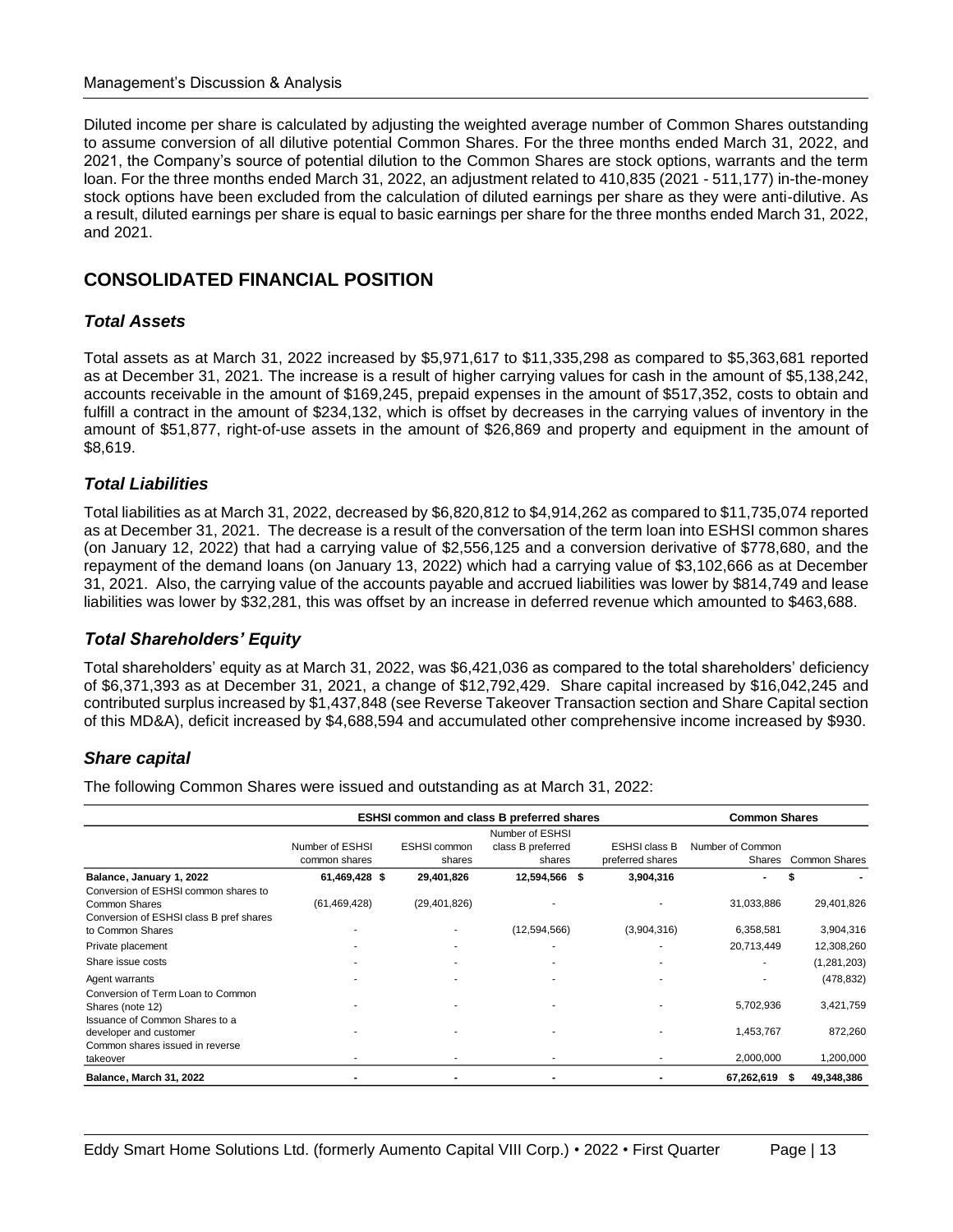The RTO Transaction was completed on January 12, 2022.

On September 14, 2021, ESHSI completed the first tranche of a private placement of an aggregate of 17,615,269 subscription receipts for aggregate gross proceeds of \$10,569,161 (the "First Tranche"), which were exchanged for Common Shares at a ratio of 0.504867 for each Common Share (resulting in the issuance of 17,786,736 Common Shares) in connection with the RTO Transaction.

On October 12, 2021, ESHSI completed the second tranche of a private placement, issuing an additional 2,898,499 subscription receipts for additional aggregate gross proceeds of \$1,739,099. Including the subscription receipts sold under the First Tranche, the Company issued an aggregate of 20,513,768 subscription receipts for aggregate gross proceeds of \$12,308,260 under the private placement, which resulted in the issuance of 20,713,449 Common Shares in connection with the RTO Transaction.

Prior to the completion of the RTO Transaction 61,469,428 ESHSI common shares were issued and outstanding and 12,594,569 ESHSI class B preferred shares were issued and outstanding. Upon closing of the RTO Transaction, on January 12, 2022, the issued and outstanding ESHSI common shares and class B preferred shares were exchanged for 0.504867 Common Shares.

A term loan of \$2,500,000 and accrued interest of \$211,018 was converted into 11,295,908 ESHSI common shares, which were subsequently exchanged into 5,702,936 Common Shares (on the exchange basis of 0.504867 Common Shares for every one ESHSI common share held).

The Company also issued an aggregate of 1,453,767 Common Shares upon consummation of the RTO Transaction to a developer pursuant to an addendum to an exclusive supplier agreement.

Aumento had 2,000,000 common shares issued and outstanding prior to the completion of the RTO Transaction.

# **SEGMENTED RESULTS OF OPERATIONS**

The Company operates in three operating segments, which are based on the Company's organizational structure and how the information is reported internally on a regular basis. The Company's revenue is generated from its customers in the following market sectors: SFR, MFR and C&I. The Company's revenue is generated from customers in Canada and the USA.

| Three months ended March 31, 2022 | <b>SFR</b>               | <b>MFR</b>               | C&I   | Corporate   | Total       |
|-----------------------------------|--------------------------|--------------------------|-------|-------------|-------------|
|                                   | Φ                        |                          |       |             |             |
| Revenue                           | 138,634                  | 242,822                  | 1,349 |             | 382,805     |
| Cost of sales                     | 83,116                   | 145,580                  | 809   |             | 229,504     |
| Selling                           | 119,043                  | 208,507                  | 1,158 |             | 328,708     |
| General and administrative        | $\overline{\phantom{a}}$ | $\overline{\phantom{a}}$ | -     | 4,391,268   | 4,391,268   |
| Interest income                   |                          | $\overline{\phantom{a}}$ | -     | (9,625)     | (9,625)     |
| Loss/(gain) on foreign exchange   |                          |                          |       | 15,906      | 15,906      |
| Finance costs                     |                          | $\overline{\phantom{a}}$ | -     | 115,638     | 115,638     |
| Income taxes                      |                          | $\overline{\phantom{a}}$ |       |             |             |
| Net loss                          | (63, 524)                | (111, 265)               | (618) | (4,513,187) | (4,688,594) |

The Company's results by operating segments are as follows: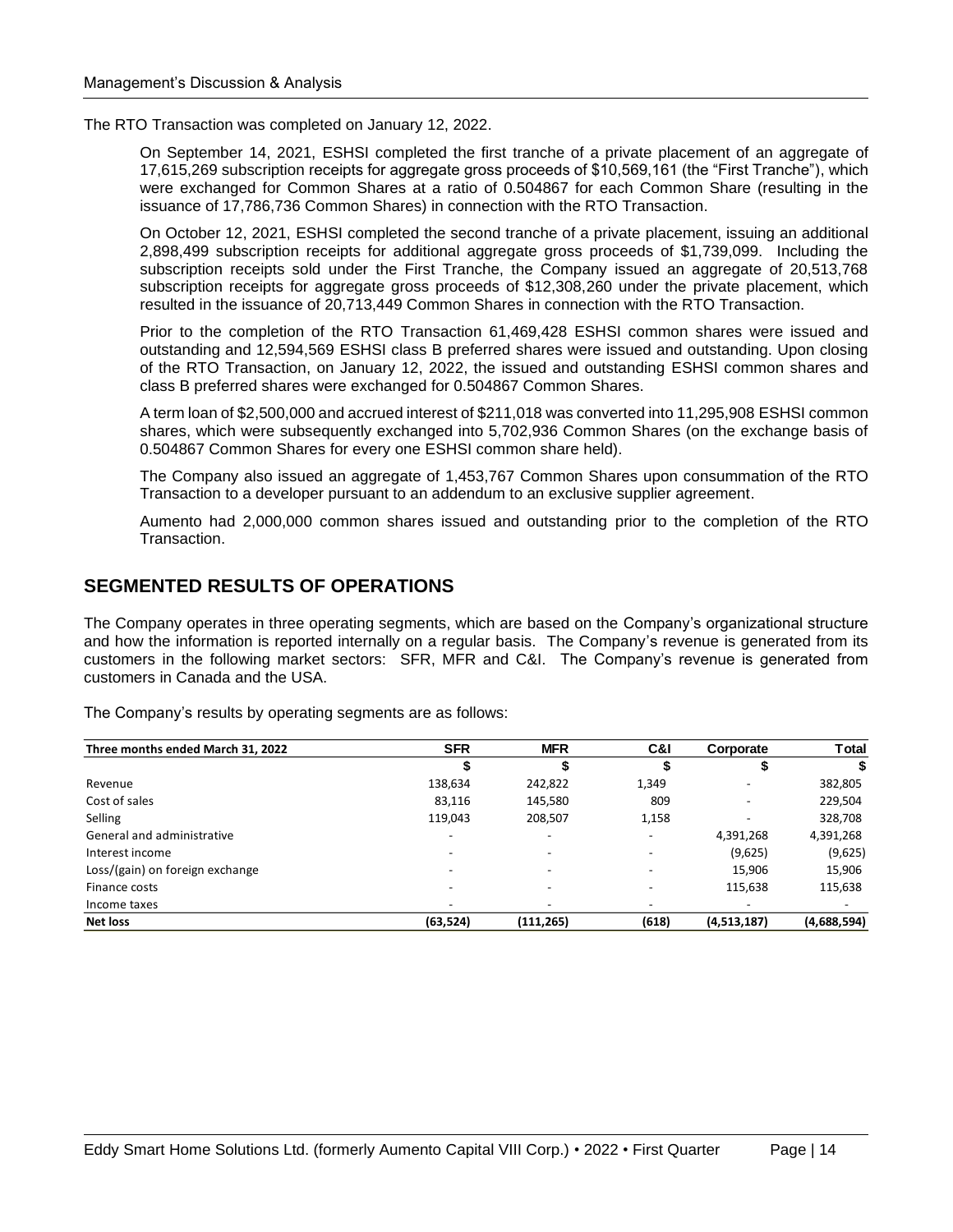| Three months ended March 31, 2021 | <b>SFR</b>               | <b>MFR</b>               | C&I   | Corporate                | <b>T</b> otal |
|-----------------------------------|--------------------------|--------------------------|-------|--------------------------|---------------|
|                                   | จ                        |                          |       |                          | \$            |
| Revenue                           | 164,287                  | 193,189                  | 1,946 | ۰                        | 359,422       |
| Cost of sales                     | 106,993                  | 125,816                  | 1,267 | ۰                        | 234,076       |
| Selling                           | 81,368                   | 95,682                   | 964   | $\overline{\phantom{a}}$ | 178,014       |
| General and administrative        |                          | $\overline{\phantom{a}}$ | -     | 919,755                  | 919,755       |
| Interest income                   |                          | $\overline{\phantom{0}}$ |       | (707)                    | (707)         |
| Loss/(gain) on foreign exchange   | $\overline{\phantom{0}}$ | $\overline{\phantom{0}}$ | -     | (3, 561)                 | (3, 561)      |
| Finance costs                     |                          | $\overline{\phantom{a}}$ |       | 302,698                  | 302,698       |
| Income taxes                      |                          | $\overline{\phantom{a}}$ |       | $\overline{\phantom{a}}$ |               |
| <b>Net loss</b>                   | (24, 074)                | (28, 309)                | (285) | (1, 218, 185)            | (1, 270, 853) |

### *SFR Segment*

SFR revenue for the three months ended March 31, 2022, decreased by \$25,653 to \$138,634 as compared to \$164,287 reported in the comparable period of 2021. The decrease is a result of net attrition in the SFR segment in California.

SFR cost of sales for the three months ended March 31, 2022, decreased by \$23,877 to \$83,116 as compared to \$106,287 reported in the comparable period of 2021. The decrease in the cost of sales corresponds with the decrease in the subscriber count in the SFR segment, the gross margin for the current quarter was \$55,518 (2021  $-$  \$57,294).

### *MFR Segment*

MFR revenue for the three months ended March 31, 2022, increased by \$49,633 to \$242,822 as compared to \$193,189 reported in the comparable period of 2021. The increase was driven by a net increase in the subscriber count in this segment.

MFR cost of sales for the three months ended March 31, 2022, increased by \$19,764 to \$145,580 as compared to \$125,8168 as reported in the comparable period of 2021. The increase in cost of sales corresponds with the increase in revenue, the gross margin for the current quarter was \$97,242 (2021 – \$67,373).

### *C&I Segment*

C&I revenue for the three months ended March 31, 2022, decreased by \$597 to \$1,349 as compared to \$1,946 as reported in the comparable period of 2021. There were additions to this segment during the current quarter with billing to commence in the second quarter of 2022.

C&I cost of sales for the three months ended March 31, 2022, was \$540 (2021 – \$679).

### *Corporate*

The aggregate corporate expenditures for the three months ended March 31, 2022, increased by \$3,295,002 to \$4,513,187 as compared to \$1,218,185 reported in the comparable period of 2021.

The corporate segment consists of general and administrative expense (see general and administrative section of the MD&A), interest income, foreign exchange and finance costs (see note 12 of the accompanying unaudited condensed consolidated interim financial statements for the three months ended March 31, 2022 and 2021).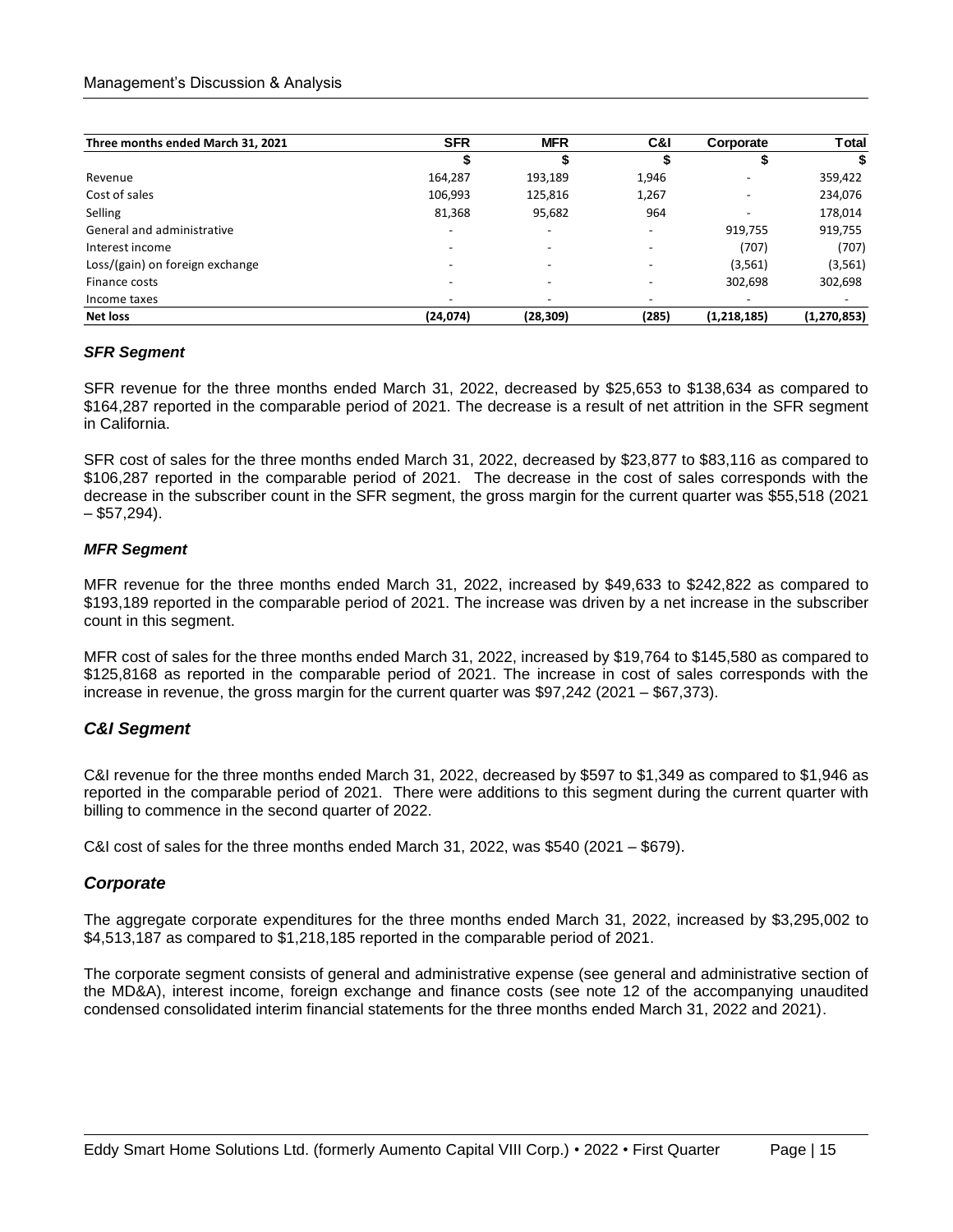# **QUARTERLY FINANCIAL INFORMATION**

The Company does not have quarterly financial information that is readily available.

# **OFF-BALANCE SHEET ITEMS**

The Company has no material off-balance sheet arrangements in place.

# **FAIR VALUE OF FINANCIAL INSTRUMENTS**

Note 18 of the accompanying unaudited condensed consolidated interim financial statements presents the fair value hierarchy of the Company's financial instruments as at March 31, 2022 and December 31, 2021.

# **RELATED PARTY TRANSACTIONS**

On September 3, 2021, the Company established a demand loan with several shareholders, in the amount of \$1,500,000 at 9% per annum, payable at the demand date.

On January 13, 2022, following the completion of the RTO Transaction the Company repaid the September 3, 2021, tranche of the demand loan in the amount of \$1,500,000 in principal plus accrued interest of \$50,129.

On October 7, 2021, the Company entered into a loan agreement with a shareholder for \$1,500,000, interest at 1% per month (minimum three months of interest payments), with principal and interest due on demand. The fee in consideration for this loan was \$15,000.

On January 13, 2022, following the completion of the RTO Transaction the Company repaid the October 7, 2021, tranche of the demand loan in the amount of \$1,500,000 in principal plus accrued interest of \$48,958.

On January 6, 2021, the Company issued a convertible loan, to several shareholders, for interim financing in the amount of \$2,000,000 (the funding received in December 4, 2020 was \$250,000 and the funding received on January 6, 2021 was \$1,750,000), maturing on September 30, 2021 (amended to mature on February 28, 2022) and bears interest at 9% per annum, payable at maturity. The loan has conversion rights, in the event the Company completes a raise of equity prior to the termination date, the lenders have the right, at their option, to have their share of the loan converted into the shares of the borrower at a twenty percent discount to the amount paid for the shares by the other participants in the equity raise. The lenders wishing to exercise their conversion rights must do so in writing to the Company at least five days prior to the close of the equity raise.

On June 4, 2021, the convertible loan was further increased by \$500,000 (for a total of \$2,500,000), with the same terms as stated for the January 6, 2021, loan.

Prior to the RTO Qualifying Transaction closing on January 12, 2022, the term loan principal of \$2,500,000 and accrued interest of \$211,018 was converted into 11,295,908 ESHSI common shares, which were subsequently exchanged into 5,702,936 Common Shares (on the exchange basis of 0.504867 Common Shares for every one ESHSI common share held).

### **Key management personnel compensation**

For the three months ended March 31, 2022 and 2021, the compensation awarded to key management personnel is as follows:

|                                              | March 31, 2022 March 31, 2021 |         |
|----------------------------------------------|-------------------------------|---------|
|                                              |                               | S       |
| Salaries, fees and other short-term benefits | 378.760                       | 237.500 |
| Stock-based compensation                     | 179.168                       | 33,725  |
|                                              | 557.928                       | 271,225 |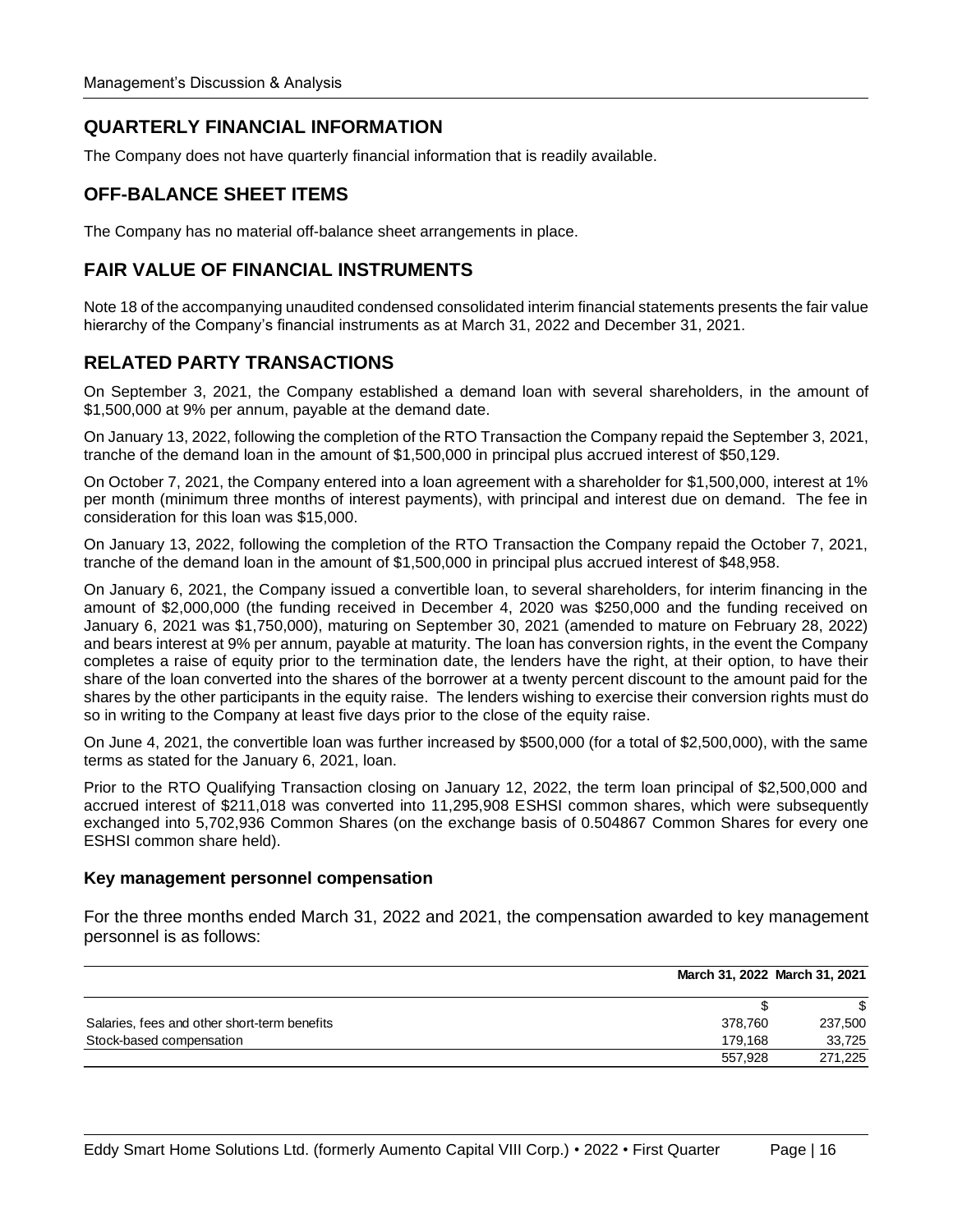Key management personnel include those persons having authority and responsibility for planning, directing, and controlling the activities of the Company as a whole. The Company defines key management personnel as being the directors and key officers.

# **CONTRACTUAL OBLIGATIONS**

Contractual obligations as at March 31, 2022, are due as follows:

|                                          |           | Less than 6    |                          |           |               |
|------------------------------------------|-----------|----------------|--------------------------|-----------|---------------|
|                                          | Total     | months         | $6 - 12$ months          | - 3 years | $4 - 5$ years |
| Accounts payable and accrued liabilities | 2.529.635 | 1.076.116      | 1.391.527                | 61.992    |               |
| Lease obligation, office                 | 828.939   | 98.059         | 98.059                   | 409.914   | 222,907       |
| Lease obligation, equipment              | 3.131     | 1.105          | 1.105                    | 921       |               |
| Loan payable                             | 40.000    | $\blacksquare$ | $\overline{\phantom{0}}$ | 40.000    |               |
|                                          | 3.401.705 | 1.175.280      | 1.490.691                | 512.827   | 222.907       |

Contractual obligations as at March 31, 2022, totaled \$3,401,705 with \$1,175,280 due within six months, \$1,490,691 due between 6-12 months, 512,347 due between 1-3 years and \$222,907 due between 4-5 years.

Accounts payables & accrued liabilities are amounts owed to vendors related to expenses that arise from business operations.

During 2021, the Company received the Canada Emergency Business Account ("CEBA") loan in the amount of \$20,000 (2020 - \$40,000), which was provided interest free with 33% of the amount forgivable if repaid on or before December 31, 2023. The Company will fully repay the outstanding balance of \$40,000 on or before December 31, 2023, and \$20,000 will be forgiven.

# **LIQUIDITY AND CAPITAL RESOURCES**

The Company's objective and polices for managing capital are to safeguard its ability to continue as a going concern in order to provide returns for shareholders and benefits for other stakeholders and to maintain an optimal capital structure to reduce the cost of capital. The Company manages its capital structure and makes changes based on economic conditions, risks that impact the consolidated operations and future significant capital investment opportunities. In order to maintain or adjust its capital structure, the Company may issue new equity instruments or considers other financing opportunities.

The Company's principal liquidity requirements are to finance current operations, invest in acquiring and retaining subscribers, purchase inventory and property and equipment, and finance potential mergers and acquisitions. The Company's primary source of liquidity has been cash from the issuances of debt and equity.

The Company's cash flows provided by operating activities include cash received from monthly recurring revenue and upfront fees received from subscribers, less cash costs to provide services to subscribers, including general and administrative costs, and certain costs associated with acquiring new subscribers.

The water monitoring equipment is purchased by the Company at the start of the contract. The Company recoups the cost through monthly payments from the subscriber over the life of the term. The contract periods are usually seven years for MFR, five years for SFR and seven years for C&I.

The Company is developing a pipeline with long term revenue agreements with established developers and insurance companies. To date, the Company has generated losses from operations, and we anticipate that the Company may continue to generate losses for the medium term as we continue to focus on building the pipeline of future business and deploying equipment on the contracts that come due. We also expect to incur additional costs associated with operating as a public company.

The Company may eventually require additional working capital and general and administrative requirements to fund growth. We believe the ability to obtain financing will continue and will be sufficient to fund our anticipated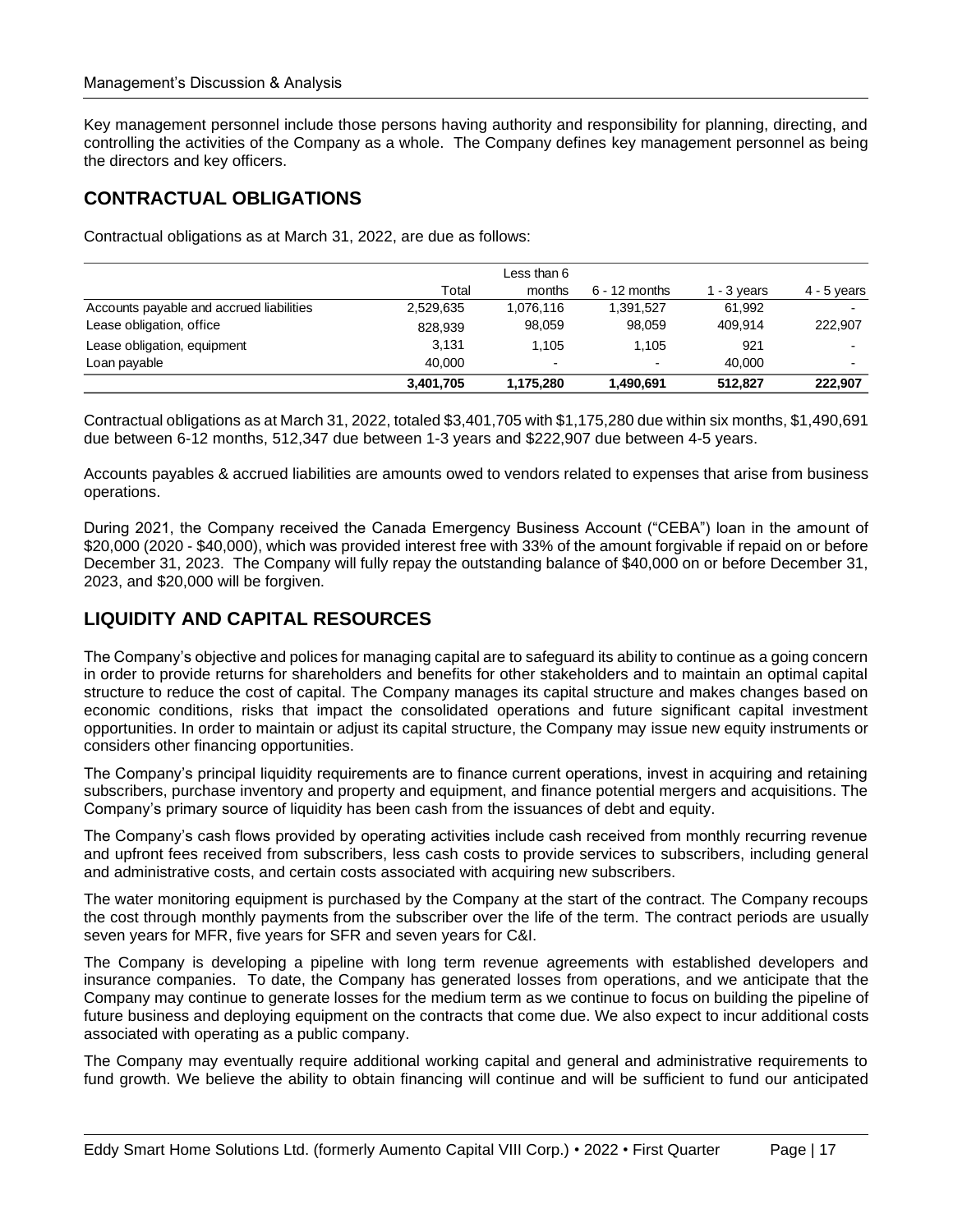operating expenses for more than the next twelve months from December 31, 2021. Please see the "Recent Development and Outlook" section of the MD&A.

|                                     | March 31, 2022 March 31, 2021 |               |
|-------------------------------------|-------------------------------|---------------|
| Cash Flow From Operating Activities | (\$3,166,238)                 | (\$1,022,918) |
| Cash Flow From Investing Activities | \$408,792                     | (\$3,321)     |
| Cash Flow From Financing Activities | \$7,895,688                   | \$1,722,208   |
| Change in Cash During the Period    | \$5,138,242                   | \$695,969     |
| <b>Opening Cash Balance</b>         | \$111,225                     | \$192,518     |
| <b>Ending Cash Balance</b>          | \$5,249,467                   | \$888,487     |

### *Cash flow used in operating activities*

The cash flows used in operations for the three months ended March 31, 2022, decreased by \$2,143,320 (\$3,166,238) from (\$1,022,918) over the comparable period. The decrease in the operating cash flows is primarily due to larger net losses for the period, and changes in the non-cash and working capital items.

#### *Cash flow used in investing activities*

The cash flows used in investing activities for the three months ended March 31, 2022, increased by \$412,113 to \$408,792 from (\$3,321) over the comparable period which largely related to cash acquired through a Reverse Takeover in the amount of \$418,802.

#### *Cash flow from financing activities*

The cash flows from financing activities for the three months ended March 31, 2022, increased by \$6,173,480 to \$7,895,688 from \$1,722,208 over the comparable period. The financing activities for the current period reflects proceeds from an equity offering which amounted to \$12,308,260, issuance costs of \$1,281,203, repayment of demand loans of \$3,000,000 and the corresponding interest of \$99,000 and lease payments of \$122,839.

### **CREDIT RISK**

Credit risk is the risk one party to a financial instrument will cause a financial loss for the other party by failing to discharge an obligation. The Company's main credit risks relate to its trade accounts receivable. The Company installs residential and commercial water leak mitigation technology at its customers locations in the normal course of its operations.

Credit risk is the risk of a financial loss to the Company if a customer fails to meet its contractual obligation of the monthly water monitoring services payments. Management of the Company monitors the creditworthiness of its customers by performing background checks on all new customers focusing on publicity, reputation in the market, and relationships with customers and other vendors. Further, management monitors the frequency of payments from ongoing customers and performs frequent reviews of outstanding balances.

Provisions for outstanding balances are established based on forward-looking information and revised when there are changes in circumstances that would create doubt over the receipt of funds. Such reviews are conducted on a continued basis through the monitoring of outstanding balances as well as the frequency of payments received. Accounts receivables are completely written off once management determines the probability of collection to be remote. For the three months ended March 31, 2022, \$nil receivables were written off (during 2021 - \$76,870 of receivables were written off and are still subject to collection enforcement activity). Payment terms are usually 30 days after the invoice is issued.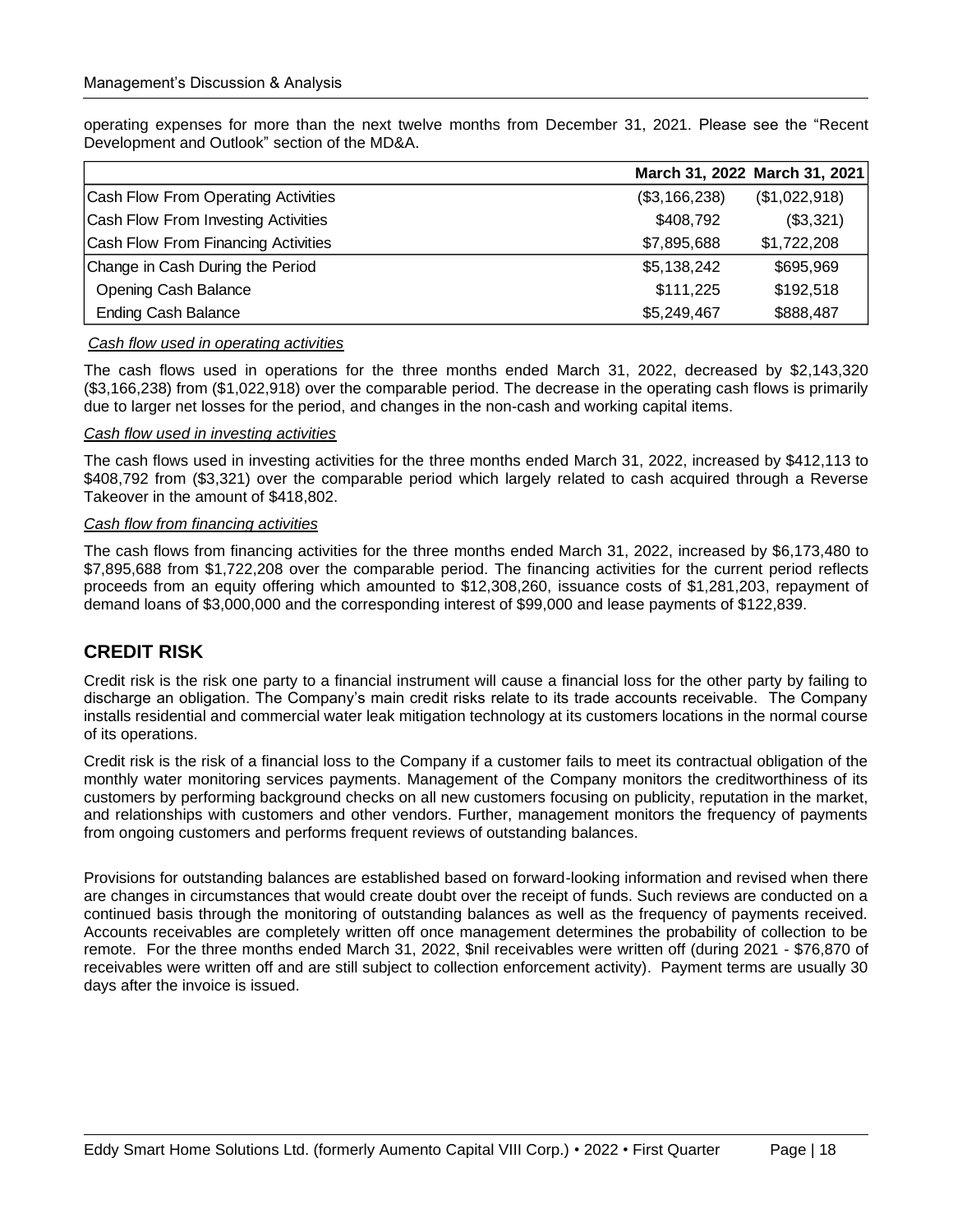The following tables presents the provision for credit losses on accounts receivable as at March 31, 2022:

| <b>Accounts receivable</b>         | <b>Current</b>           |    | 60 - 120 days Over 120 days |             |   | <b>T</b> otal |
|------------------------------------|--------------------------|----|-----------------------------|-------------|---|---------------|
| <b>SFR</b>                         | \$<br>476,695            | S  | 38,275 \$                   | 12,509 \$   |   | 527,479       |
| <b>MFR</b>                         | 448,812                  |    | 63,349                      | 9,337       |   | 521,498       |
| C&I                                | $\overline{\phantom{a}}$ |    |                             | ٠           |   | ٠             |
|                                    | 925,507                  | S  | $101,624$ \$                | 21,846      | S | 1,048,977     |
| <b>Provision for credit losses</b> | Current                  |    | 60 - 120 days Over 120 days |             |   | <b>Total</b>  |
| <b>SFR</b>                         | \$<br>95,339             | \$ | 19,137 \$                   | $9,382$ \$  |   | 123,858       |
| <b>MFR</b>                         | 44,881                   |    | 9.502                       | 2,335       |   | 56,718        |
| C&I                                |                          |    |                             |             |   |               |
|                                    | 140,220                  |    | 28,639 \$                   | $11,717$ \$ |   | 180,576       |
| Accounts receivable, net           |                          |    |                             |             |   | 868,401       |

The following tables presents the provision for credit losses on accounts receivable as at December 31, 2021:

| <b>Accounts receivable</b>         | Current       |    | 60 - 120 days Over 120 days |   |                          |     | <b>Total</b> |
|------------------------------------|---------------|----|-----------------------------|---|--------------------------|-----|--------------|
| <b>SFR</b>                         | \$<br>200,854 | S  | $1,526$ \$                  |   | 1,428                    | -\$ | 203,808      |
| <b>MFR</b>                         | 332,282       |    | 18,492                      |   | 41,236                   |     | 392,010      |
| C&I                                | 201,500       |    | ٠                           |   | ٠                        |     | 201,500      |
|                                    | 734,636       | S  | 20.018 \$                   |   | 42,664                   |     | 797,318      |
| <b>Provision for credit losses</b> | Current       |    | 60 - 120 days Over 120 days |   |                          |     | <b>Total</b> |
| <b>SFR</b>                         | \$<br>39,643  | -S | 763 \$                      |   | $1,071$ \$               |     | 41,477       |
| <b>MFR</b>                         | 33,635        |    | 2.774                       |   | 10,201                   |     | 46,610       |
| C&I                                | 10,075        |    | ٠                           |   | $\overline{\phantom{a}}$ |     | 10,075       |
| <b>Expected credit losses</b>      | 83,353        | \$ | 3,537                       | S | $11,272$ \$              |     | 98,162       |
| Accounts receivable, net           |               |    |                             |   |                          |     | 699,156      |

### **FOREIGN CURRENCY RISK**

A portion of the Company's income is generated in US dollars and is subject to currency fluctuations. The performance of the Canadian dollar relative to the US dollar could positively or negatively affect the Company's income, due to the expectations of growing the US operations. Thus, the Company may from time to time, experience losses resulting from fluctuations in the value of its foreign currency translations, which could adversely affect its operating results. Translation risk is not hedged.

Regarding translation exposure, if the Canadian dollar had been 5% stronger/weaker versus the US dollar for the three months ended March 31, 2022, with all other variables held constant, income for the period would have been \$80 higher/lower (2021 – \$47).

Currency risk is the risk the fair value or future cash flows of a financial instrument will fluctuate because of changes in foreign exchange rates. For the three months ended March 31, 2022, approximately 19% (2021 – 31%) of the Company's total sales were in US dollars. Consequently, some assets are exposed to foreign exchange fluctuations.

As at March 31, 2022, operating cash was \$156,024 (US \$124,859) and accounts receivable of \$9,865 (US \$7,895). As at December 31, 2021, operating cash was \$80,282 (US \$25,930) and accounts receivable of \$2,296 (US \$1,890).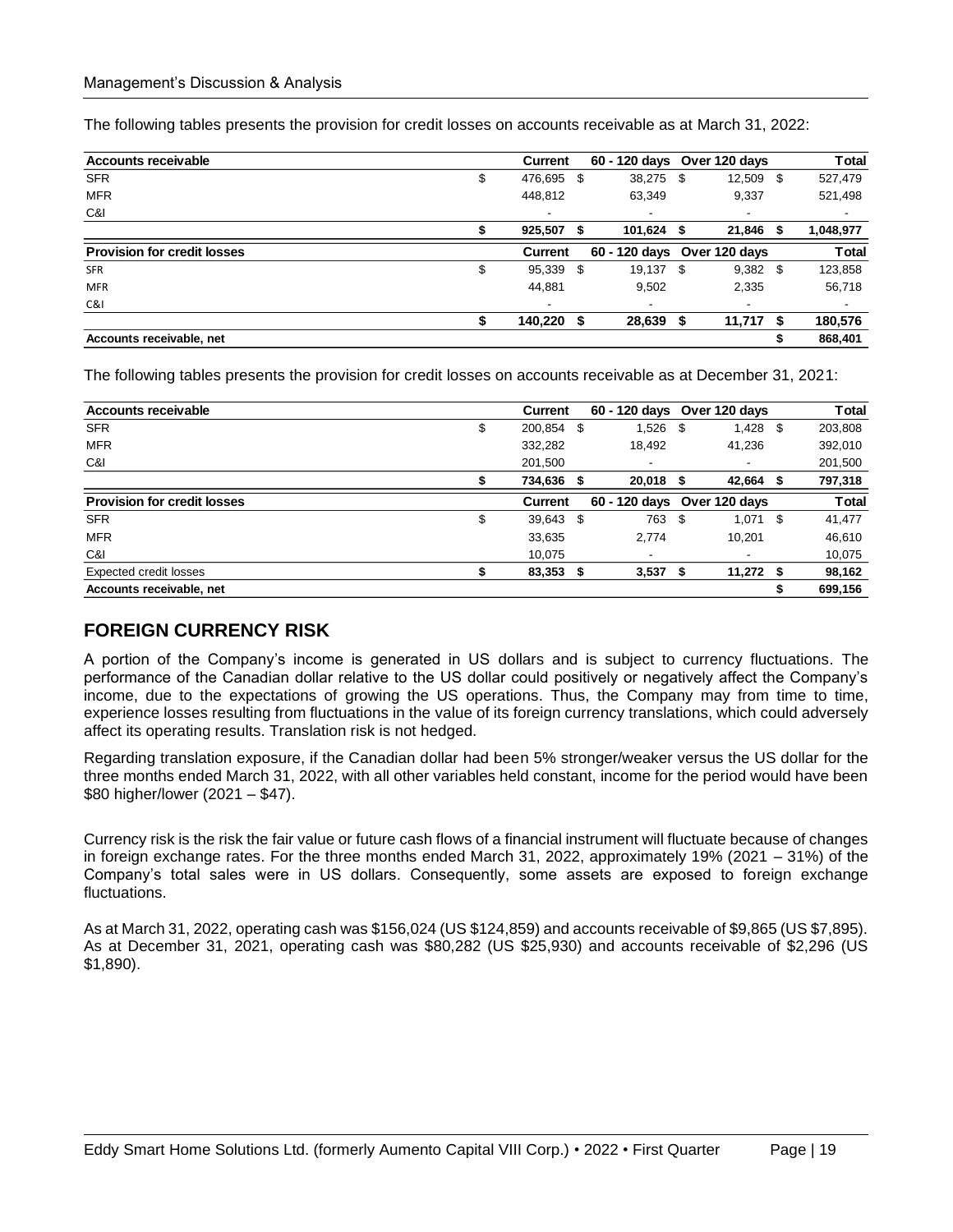# **RISKS AND UNCERTAINTIES**

The Company is faced with a number of risks, among others, including the risk factors set out below.

### *Attrition and Competition*

The Company operates in a competitive environment and hence its financial condition and result of operations, growth, sustainability and defensive tactics may be negatively impacted by loss of market share to its competitors or due to changes in subscriber behaviors, which could result in a loss of customers and attrition to the number of subscribers.

### *Concentration of Suppliers*

The Company relies principally on a few suppliers for its supply of equipment. Should any of these suppliers fail to deliver in a timely manner, there could be delays or disruptions in the supply and installation of equipment.

### *COVID-19*

The magnitude of the impact of the COVID-19 pandemic on the global economy continues to evolve, with disruptive effects in jurisdictions in which the Company and its channel partners operate. The Company's operations were temporarily impacted with the suspension of on-site water metering and sensor device installations in single-family homes. Additionally, there were mandated suspensions and shutdowns of construction projects that impacted MFR and commercial construction of buildings that are being equipped the Company's water metering and sensor devices. These impacts may continue to occur in the current or future periods, with unpredictable frequency or degree. Governments have implemented assistance programs for businesses that provide entitlements to offset the negative economic impacts of the COVID-19 pandemic. The Company has participated in such programs, including the Canadian Emergency Wage Subsidy, but there can be no assurance that the Company will continue to be eligible for such programs, or that such programs will continue to be available. A decrease in, or discontinuation of, entitlements under such programs during a period where the Company's operations are significantly impacted by the COVID-19 pandemic, could have an adverse impact on the Company's business and financial condition.

The Company has activated continuity plans and a rigorous COVID-19 health and safety assurance process, which meets or exceeds guidance by applicable government health authorities, to minimize disruptions to its business and adapt to evolving market conditions and safety standards. These plans include stringent pre-screening processes, heightened hygienic and disinfection practices, physical distancing, provision of additional personal protective equipment to front line workers, team separation and staggered work hours where possible, as well as extensive technology-enabled remote work initiatives.

The Company continues to monitor developments and mitigate risks related to the COVID-19 pandemic and the impact on the Company projects, operations, supply chain, and most importantly the health and safety of its employees. At this time, the Company has been deemed to be essential services and, therefore, operations are broadly continuing, although in many cases on a modified basis. As this situation may continue to evolve for some time, shifting directives and policies from clients and the government are expected to continue. The Company's access to liquidity and capital resources which is expected to be sufficient to finance its operations and working capital requirements for the foreseeable future.

### *Credit Risk*

The Company has financial instruments that are subject to risk of a counterparty failing to meet its contractual obligations. The Company has accounts receivables due from subscribers that it may fail to collect. The nonperformance of these subscribers can be directly impacted by a decline in economic conditions, which could impair the subscribers' ability to satisfy their obligations to the Company.

### *Cybersecurity*

The Company collects, processes, transmits and retains confidential, sensitive and personal information including personal financial information ("Confidential Information") regarding its subscribers, employees, and contractors.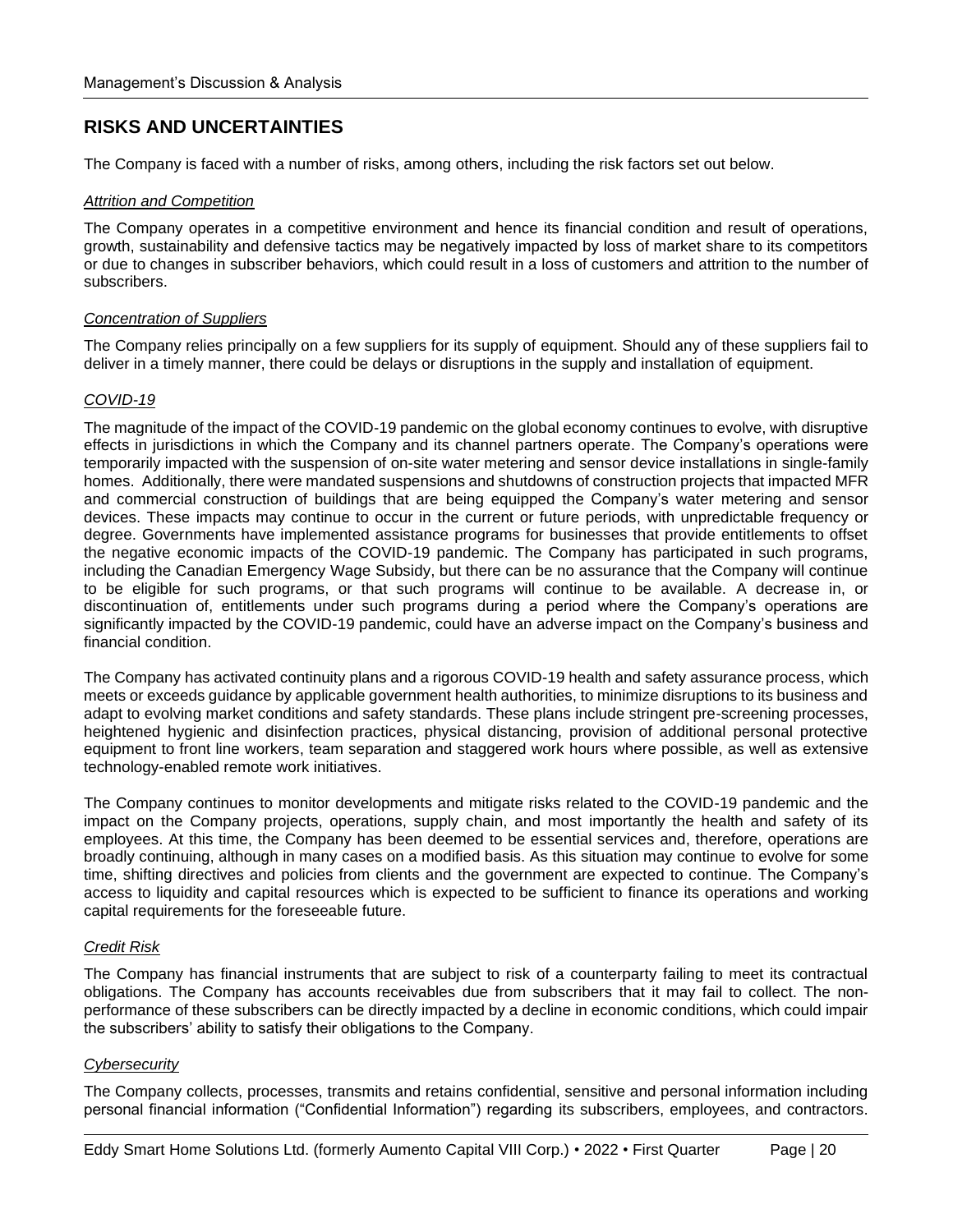Some of this Confidential Information is held and managed by third party service providers. The Company has implemented processes, procedures, and controls to prevent unauthorized access to Confidential Information and to build and sustain a reliable information technology infrastructure. Despite these measures, all of the Company' information systems and any third-party service provider systems that it employs are vulnerable to damage, interruption, disability or failures due to a variety of reasons. The Company or its third-party service providers may be unable to anticipate, timely identify or appropriately respond to one or more of the rapidly evolving and increasingly sophisticated means by which computer hackers, cyber terrorists and others may attempt to breach the Company's or its third-party service providers' security measures. Any system vulnerability or failure of security measures of the Company or its third-party service providers could result in, among others, operational interruption, harm to the Company's reputation or competitive position, the loss of or unauthorized access to Confidential Information or other assets, remediation costs, litigation, regulatory enforcement proceedings, violation of privacy or other laws and damage to the Company's customer relationships.

### *Foreign Exchange Impacts*

The Company generates sales of product in Canadian and U.S. dollars and incurs its expenses in both U.S. and Canadian dollars and is therefore exposed to risk from changes in foreign currency rates. In addition, the Company holds financial assets and liabilities in U.S. dollars that expose the Company to foreign exchange risks. The Company does not utilize any financial instruments or cash management policies to mitigate the risks arising from changes in foreign currency rates.

### *Geographic Concentration and New Building Construction*

The income generated by the Company is sensitive to changes in economic conditions in Ontario and California. Adverse changes in Ontario and California economic conditions may have a material adverse effect on the Company's business, cash flows, financial condition and results of operations. Furthermore, most of the growth in the number of installed equipment in recent years has been principally as a result of new building construction, both residential and commercial. A slowdown in such new building construction may lead to an adverse effect on demand for the Company's products and services.

### *Labour Relations*

The Company's success will depend in part upon the continued services of talented personnel, including, the management team, sales representatives, installation and service technicians and call center talent. The Company's ability to recruit and retain key personnel could be adversely impacted by a competitive labour market. The loss, incapacity, or unavailability for any reason of key members of the Company's management team, higher than expected payroll and other costs associated with the hiring and retention of key personnel and the inability or delay in hiring new key employees could materially adversely affect the Company's ability to manage its business and its future operational and financial results.

### *Leverage Risk and Restrictive Covenants*

The Company has debt service obligations. The degree to which the Company is leveraged could have material adverse consequences for the Company, including but not limited to: (i) having to dedicate a portion of its cash flows from operations to the payment of interest on its indebtedness and not having such cash flows available for other purposes, including operations, capital expenditures and future business opportunities; and (ii) restricting its flexibility and discretion to operate its business.

### *Litigation Risk*

In the normal course of the Company's operations, it may, directly or indirectly, become involved in, named as a party to or become the subject of, various legal proceedings, including regulatory proceedings, tax proceedings and legal actions relating to, among others, personal injuries, property damage, and contract disputes. The outcome with respect to outstanding, pending, or future proceedings cannot be predicted and may have a material adverse effect on the Company's financial condition and results of operations and on its ability to satisfy its debt service obligations. Even if the Company prevails in any such legal proceedings, the proceedings could be costly and time consuming and may divert the attention of management and key personnel away from operations. Furthermore, the Company may become involved, as defendant or plaintiff, in litigation in other matters from time to time.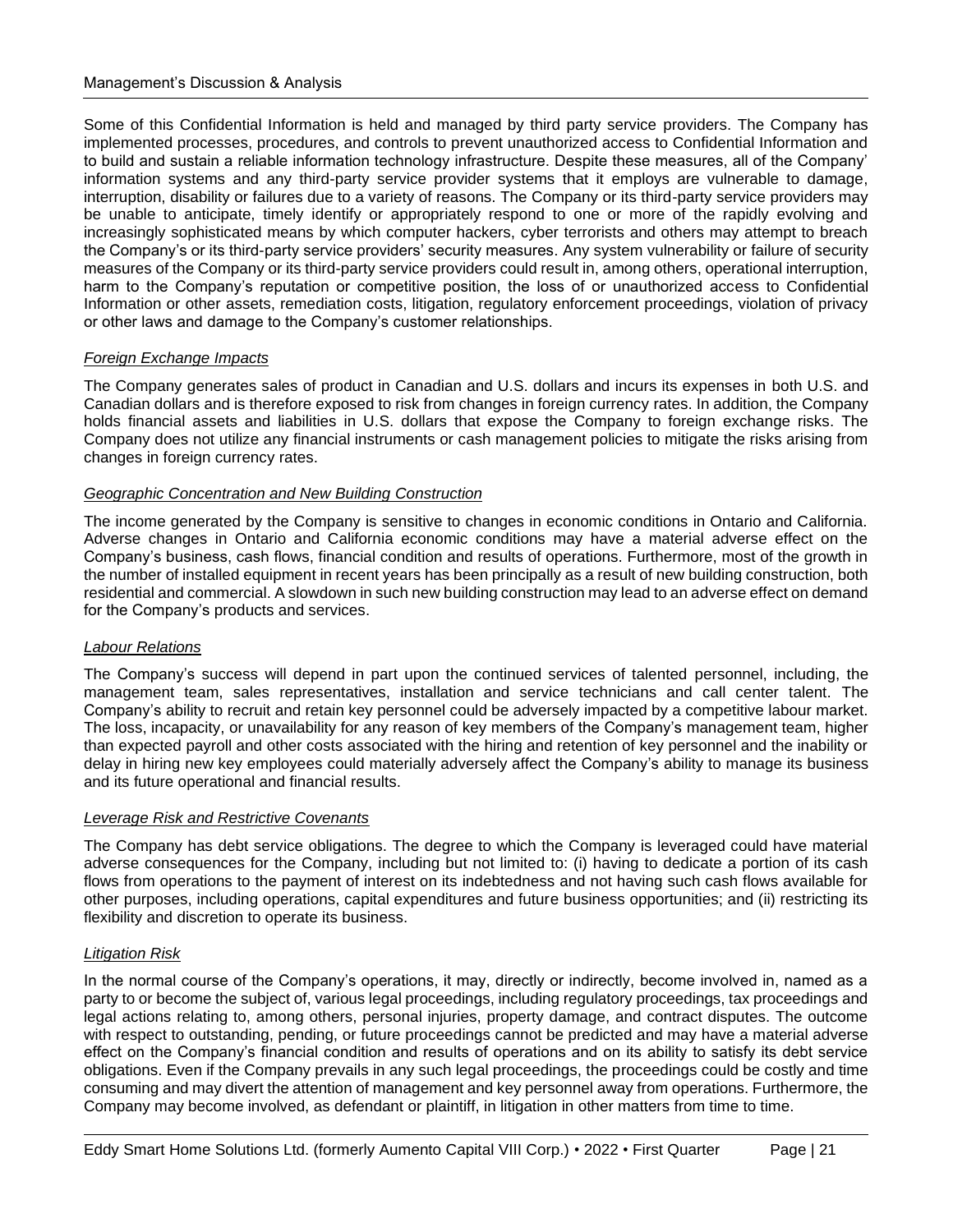### *Regulatory Matters*

The Company is subject to consumer protection laws (including the Consumer Protection Act, 2002 (Ontario)). Although the Company believes that it is in compliance with such consumer protection laws in all material respects, given the likelihood that regulatory determinations are likely to favour consumers in the event of any ambiguity in such laws, no assurance can be given that the Company will be able to comply with such laws. Furthermore, there can be no assurance that the Company will be able to comply with any future laws, regulations and policies or, if it does so comply, what the impact may be on its costs or ability to originate or retain customers. Failure by the Company to so comply may subject it to civil or regulatory proceedings, including fines, injunctions, recalls or seizures, which may have a material adverse effect on the Company's financial condition and results of operations and on its ability to satisfy its debt service obligations.

### *Reliance on Third Party Contractors*

The Company at certain times utilizes third-party service providers for the installation of equipment at the subscribers' premises. As a result, the Company is reliant on the personnel, good faith, expertise, technical resources and information systems, and judgment of those service providers in providing such services. Accordingly, the Company may be exposed to adverse developments in the business and affairs of such service providers.

### *Uninsured or Underinsured Risks*

The Company's current insurance coverage in respect of potential liabilities and the accidental loss of value of the assets of the Company from risks is in the form of comprehensive property and casualty insurance in respect of claims for bodily injury or property damage arising out of assets or operations (subject to deductible amounts). However, not all risks are covered by insurance and insurance may not be consistently available on an economically feasible basis or at all. The amounts of insurance may not at all times be sufficient to cover all losses and/or claims.

### *Useful Life of Equipment*

Experience indicates that the average useful life of the batteries within the wireless sensors is approximately 7 years. However, there can be no assurance that the batteries within the wireless sensors will continue to have an average useful life of that length. The Company will be responsible for the capital cost and installation fees related to replacing the wireless sensors. In the event that the Company does not have sufficient cash flow or financing capabilities to fund the purchase and installation of replacement wireless sensors, the Company may not have the ability to maintain the leak detection portfolio, which could have a material adverse effect on its financial condition and results of operations.

# **RESPONSIBILITY OF MANAGEMENT AND THE BOARD OF DIRECTORS**

Management is responsible for the information disclosed in this MD&A, and has in place the appropriate information systems, procedures, and controls to ensure that the information used internally by management and disclosed externally is complete, reliable, and timely. In addition, the Company's Board of Directors provide an oversight role with respect to all public financial disclosures by the Company and have reviewed and approved this MD&A as well as the unaudited condensed consolidated interim financial statements for the three months ended March 31, 2022 and 2021.